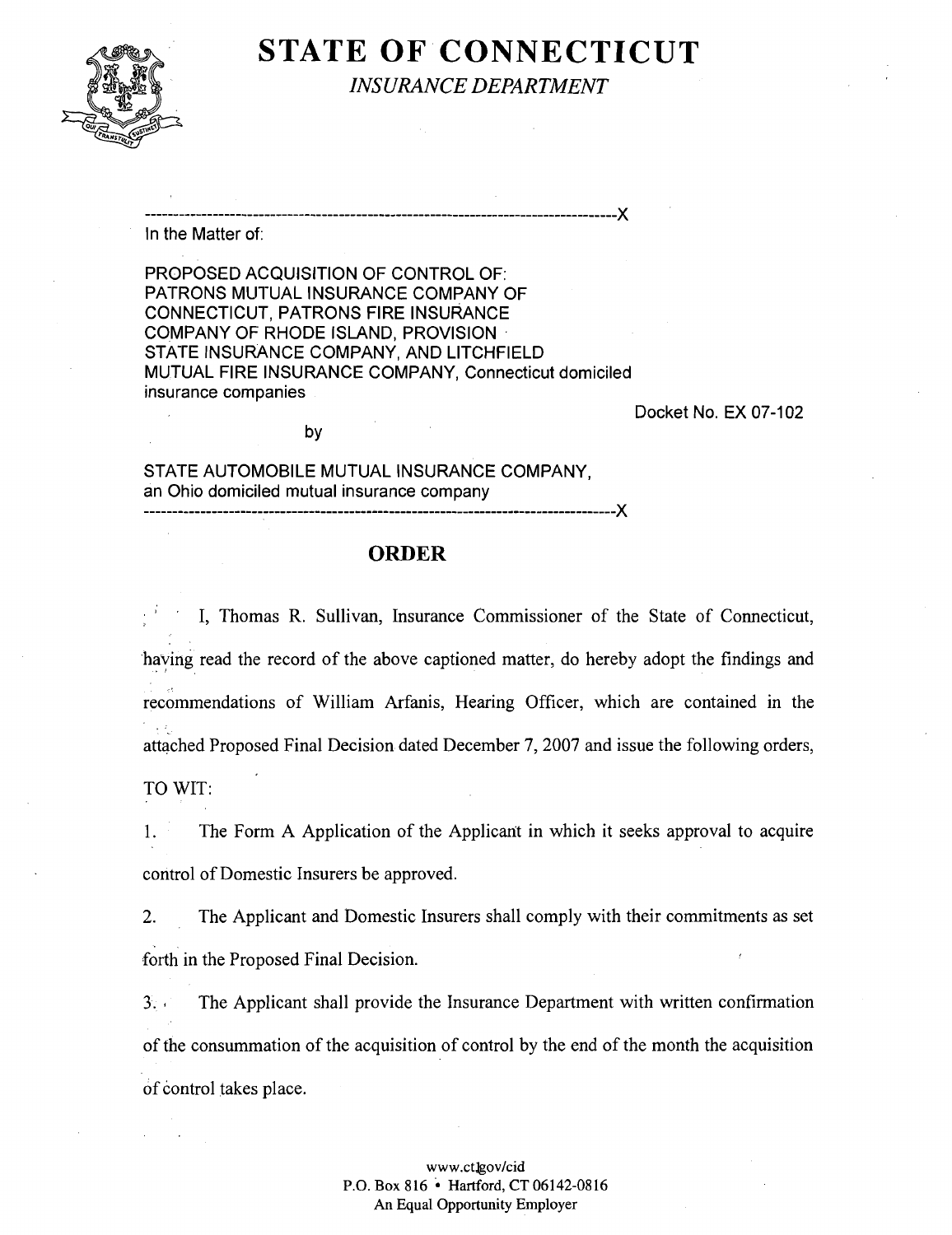4. For a period of three (3) years, the Applicant shall file semiannually with the Insurance Department, commencing six months from consummation of the transaction, a report under oath of its business operations in Connecticut, including but not limited to, the status of integration with the Domestic Insurers, change to the business of the Domestic Insurers; employment levels; changes in offices of the Domestic Insurers; any changes in location of its operations in Connecticut; charitable contributions made to Connecticut entities; and, notice of any statutory compliance or regulatory actions taken by other state regulatory authorities against the Applicant and the Domestic Insurers.

5. The Applicant should provide the Department with the names and titles of those individuals who will be responsible for filing an amended Insurance Holding Company System Annual Registration Statement pursuant to section 38a-138-10 of the Regulations of Connecticut State Agencies.

6. Within fifteen (15) days following the end of the month in which the Proposed Affiliation is consummated, the Domestic Insurers shall file an amended Insurance Holding Company System Annual Registration Statement pursuant to section 38a-138-10 of the Regulations of Connecticut State Agencies.

7. If the Proposed Affiliation is not consummated within three (3) months of the date of this Order and the Applicant intends to consummate the Proposed Affiliation, the Applicant shall submit to the Commissioner a statement, which shall include (1) the reason for the Applicant's inability to consummate the Proposed Affiliation; (2) any material changes in the information contained in the Form A Application; and (3) the current financial statements of the Applicant and the Domestic Insurers.

 $\boldsymbol{2}$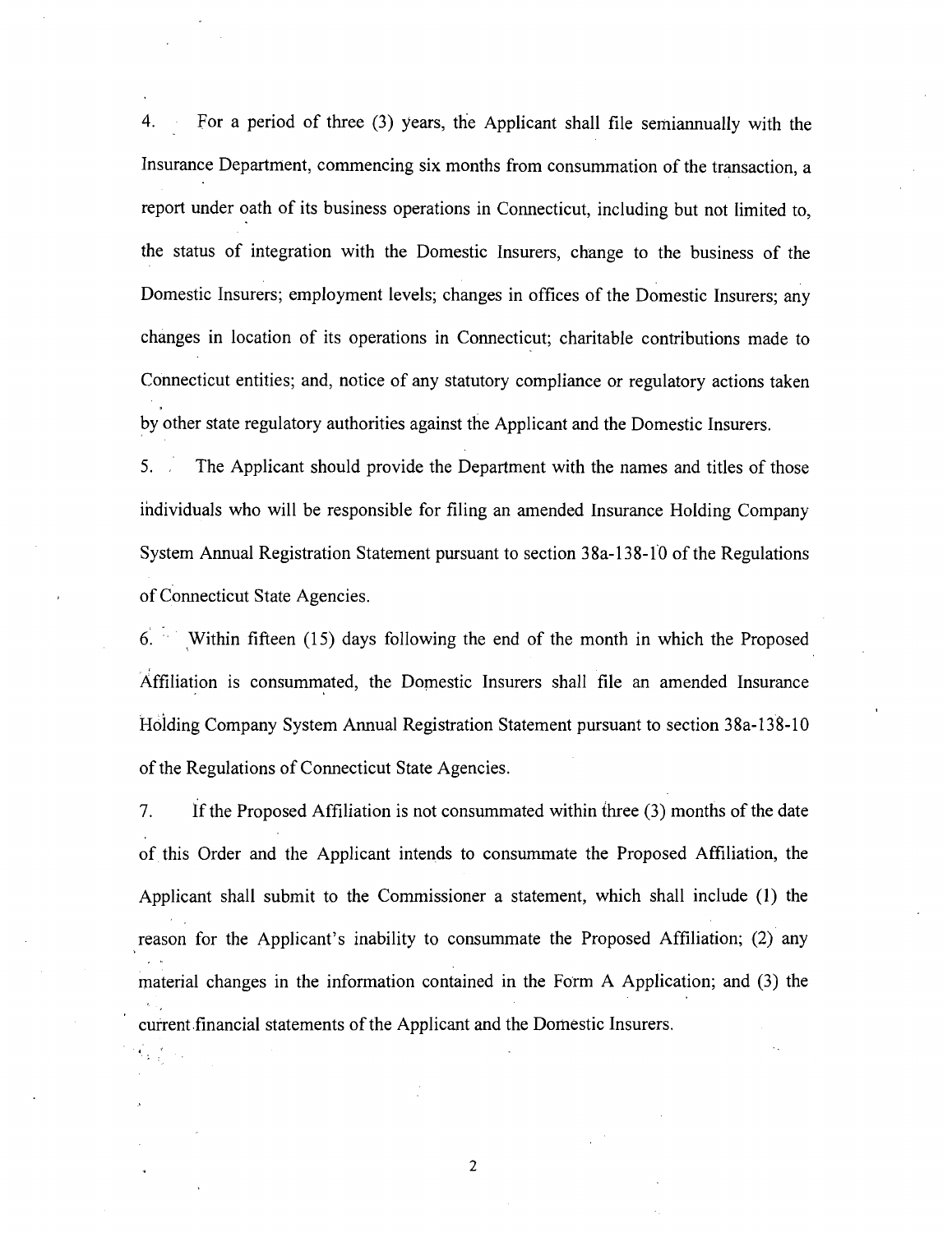**8.** The Domestic Insurers shall, at all times, maintain their books, records and assets in Connecticut pursuant to Connecticut Law and consistent with the terms of the Form A Application, unless otherwise approved by the Commissioner.

9. . The Applicant shall pay expenses incurred by the Insurance Commissioner in connection with the Insurance Department's review of the captioned transaction pursuant to sections 3 8a- 132(a)(3) and 3 8a-132(c) of the Connecticut General Statutes.

Dated at Hartford, Connecticut, this  $\frac{1}{1}$  day of December, 2007 . **,y"--- 1** // **ry** 

Thomas  $\overline{R}$ . livan Commissioner *P*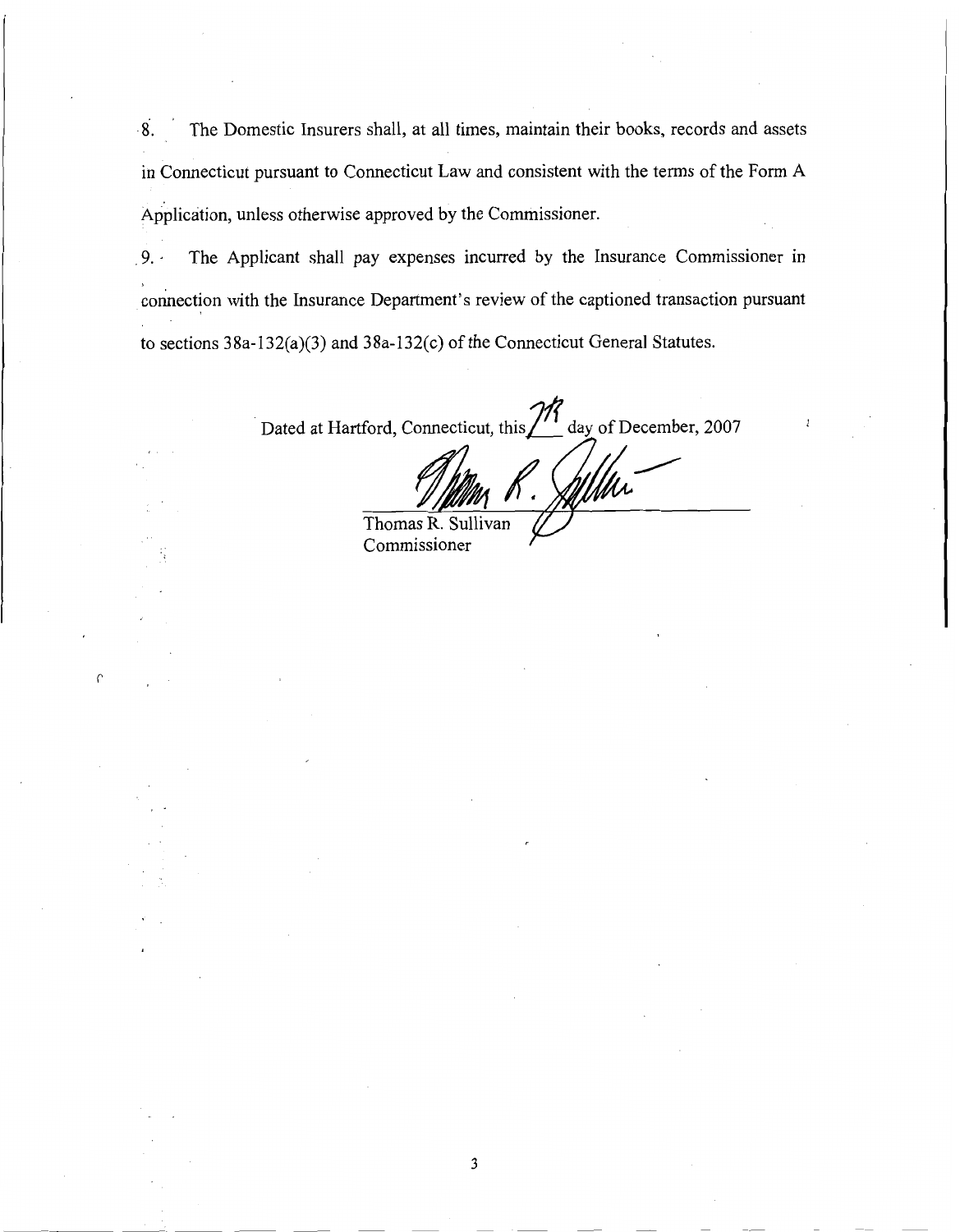# **STATE OF CONNECTICUT**



*INSURANCE DEPARTMENT* 

................................................................................... X

In the Matter of:

PROPOSED ACQUISITION OF CONTROL OF: PATRONS MUTUAL INSURANCE COMPANY OF CONNECTICUT, PATRONS FlRE INSURANCE COMPANY OF RHODE ISLAND, PROVISION STATE INSURANCE COMPANY, AND LITCHFIELD MUTUAL FlRE INSURANCE COMPANY, Connecticut domiciled insurance companies

Docket No. EX 07-102

by

STATE AUTOMOBILE MUTUAL INSURANCE COMPANY, an Ohio domiciled mutual insurance company ................................................................................... X

#### **PROPOSED DECISION**

### **I. INTRODUCTION**

 $\sim$ 

On September 21, 2007, State Automobile Mutual Insurance Company, an Ohio domiciled mutual insurance company ("State Auto Mutual" or the "Applicant"), filed an Application on Form A with the Connecticut Insurance Department ("Department") pursuant to sections 38a-129 to 38a-140 of the Connecticut General Statutes requesting approval by the Insurance Commissioner of the State of Connecticut ("Commissioner" or "Insurance Commissioner") for the Proposed Acquisition of Control (the "Proposed Affiliation") of Patrons Mutual Insurance Company of Connecticut ("Patrons" or "Domestic Insurer"), a Connecticut domiciled property casualty insurance company, Patrons Fire Insurance Company of Rhode Island ("Patrons RI"), a Connecticut domiciled property casualty mutual insurance company, Provision State Insurance Company ("Provision"), a Connecticut domiciled property casualty stock insurance  $\frac{1}{2}$  ,  $\frac{1}{2}$  ,  $\frac{1}{2}$  ,  $\frac{1}{2}$  ,  $\frac{1}{2}$  ,  $\frac{1}{2}$ 

> **www.ctJgov/cid P.O. Box 816 Hartford, CT 06142-0816 An Equal Opportunity Employer**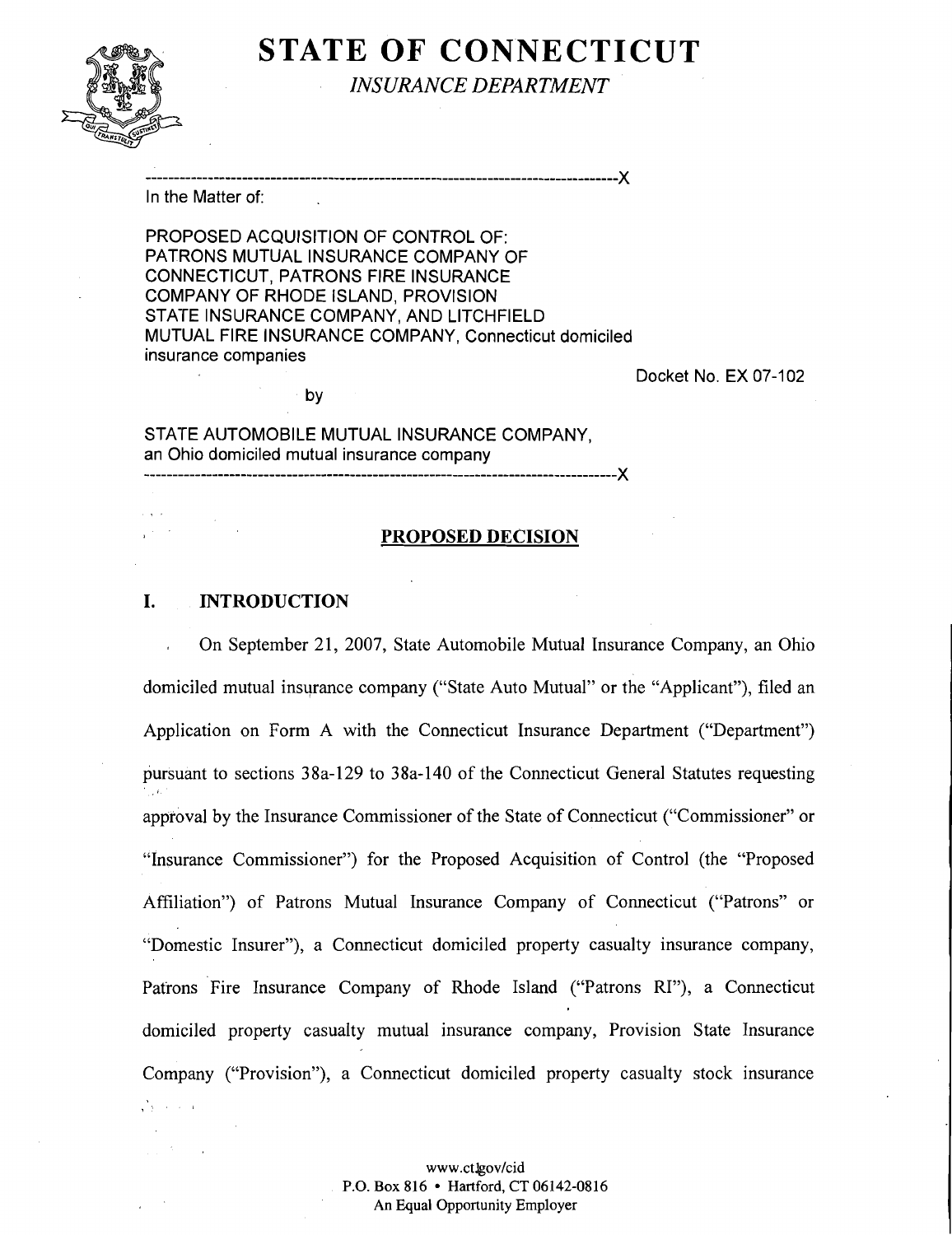company and Litchfield Mutual Fire Insurance Company ("Litchfield" and collectively, "Patrons Group" or "Domestic Insurers"), a Connecticut domiciled property casualty insurance company is also being requested.

Supplemental information was subsequently requested by the Department and provided by the Applicants. An Amended Form A was filed with the Department on October 26, 2007. The Amended Form A amends and restates in its entirety the original Form A text and also includes certain new and revised exhibits.

The Proposed Affiliation will be effected pursuant to the terms of an Affiliation Agreement, ("Affiliation Agreement") dated as of September 13, 2007, and amended and restated October 24, 2007 among State Auto Mutual, Patrons, and Litchfield. The Applicant will acquire control of the entities of the Patrons Group through an Affiliation Arrangement and a Pooling Agreement with Patrons and Litchfield.

On October 31, 2007, Insurance Commissioner Thomas R. Sullivan ("Commissioner") issued a notice of hearing, in which he ordered that a public hearing concerning the application for approval of the Proposed Affiliation of Control of the Domestic Insurers be held on November 20, 2007. The hearing notice was subsequently published in the Hartford Courant, New London Day, New Haven Register and Torrington Citizen's Register once a week for two consecutive weeks. The notice of hearing was also filed by the Department with the Office of the Secretary of State on November 1, 2007 and was published on the Department's Internet website. In accordance with section 38a-8-48 of the Regulations of the Connecticut State Agencies, the Applicants and Domestic Insurers were designated as parties to this proceeding.

 $\boldsymbol{2}$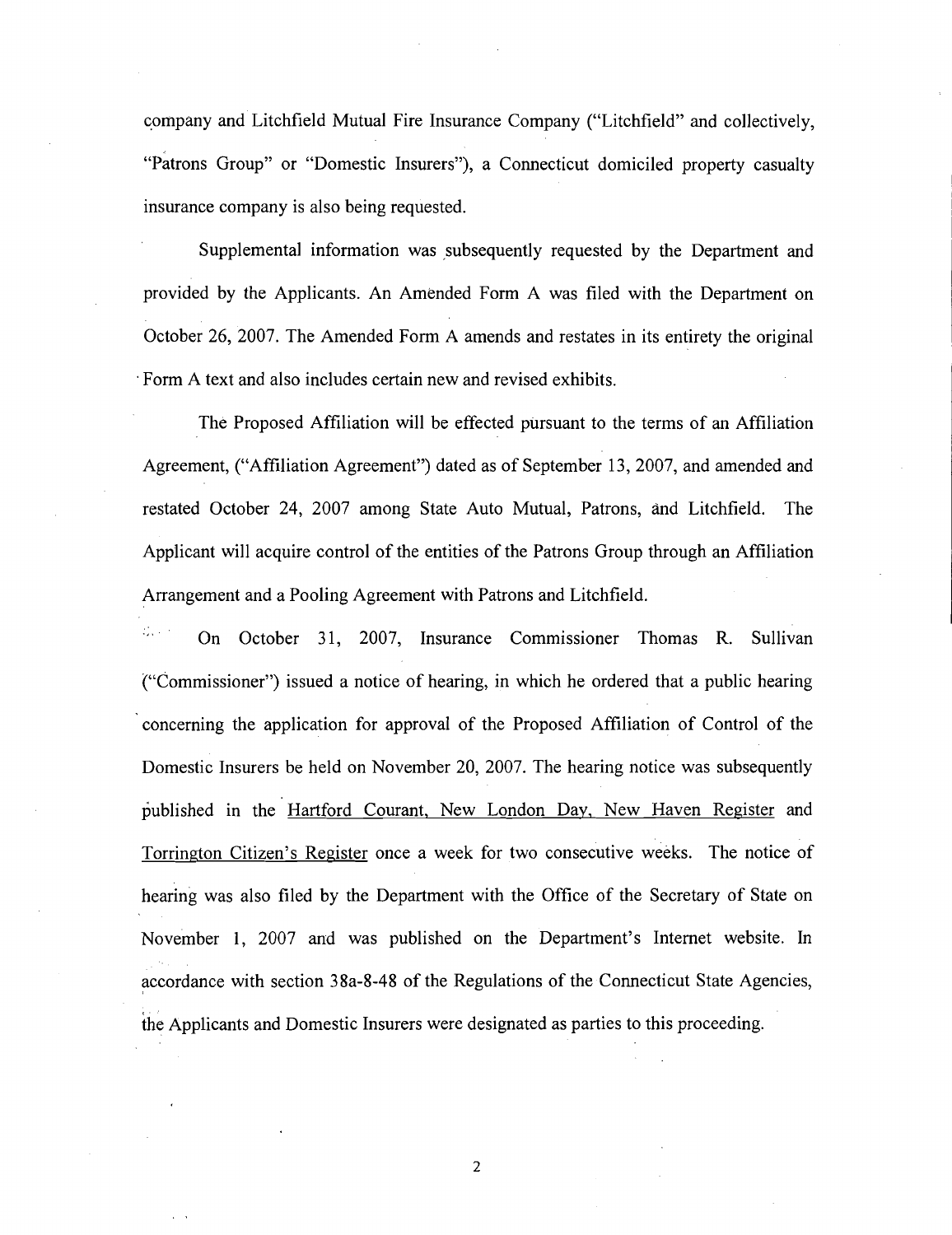The following individuals participated in and/or testified at the public hearing on behalf of the Applicant and the Domestic Insurer:

John E. Kreitler, Esq. and Eric Goldstein, Esq., Shipman & Goodwin LLP represented the Applicant. Peter S. Rice, Esq., Dewey & LeBoeuf LLP represented the Domestic Insurer.

The following Department staff participated in the public hearing:

Beth Cook, Esq., Counsel, Kathy Belfi, Chief Examiner and Lynn Hein, Supervising Examiner.

Pursuant to the published hearing notice, the public was given an opportunity to speak at the hearing or to submit written comments no later than the close of business on November 19, 2007, by an Order dated October 31, 2007. No public officials or members of the public signed up to speak, spoke at the hearing, or submitted written testimony.

#### **11.** FINDINGS OF FACT

After reviewing the exhibits entered into the record of this proceeding, and based on the testimony of the witnesses, the undersigned makes the following findings of fact:

- 1. State Auto Mutual has been engaged in the property casualty insurance business since  $-1921.$
- 2.. State Auto Mutual markets its property and casualty products through approximately 23,400 independent insurance agents associated with approximately 3,100 agencies in 29 states.
- 3. State Auto Mutual underwrites various property and casualty lines of business, including private passenger automobile, non standard automobile, homeowners, pleasure boats and yachts, umbrella, farm owners, business owners, crime,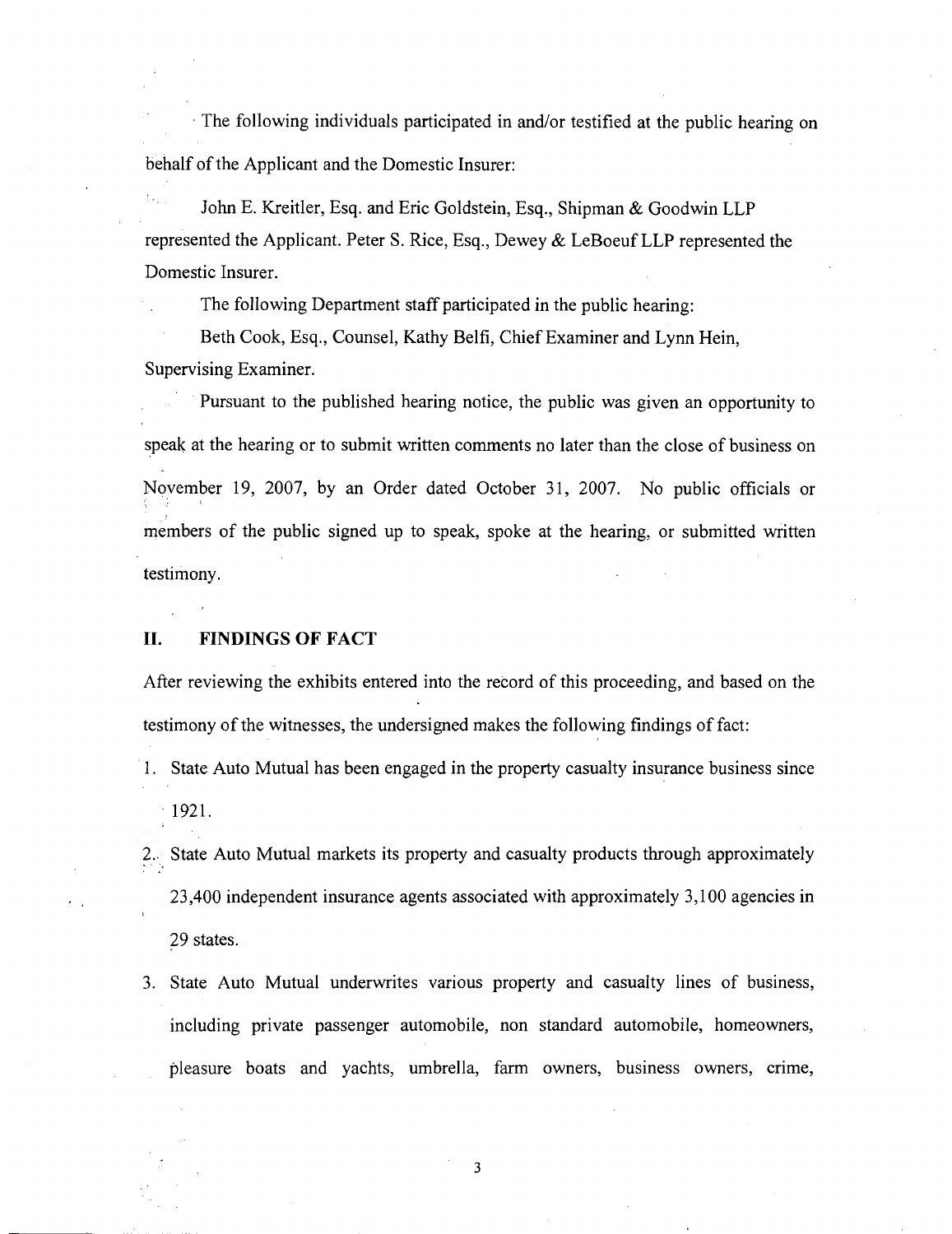commercial property, general liability, inland marine, commercial automobile, workers compensation and surety bonds.

- 4. State Auto Mutual is the ultimate parent of the State Auto companies, which includes its public affiliate, State Auto Financial Corporation ("STFC") of which State Auto Mutual owns approximately sixty-five percent (65%) of the outstanding capital stock.
- 5. As of December 31, 2006 State Auto Pool reported the following statutory balance sheet accounts (millions):

|                     | December 31, 2006 |
|---------------------|-------------------|
| Assets              | \$3,213.9         |
| Liabilities         | 1,599.0           |
| Capital and surplus | 1,614.9           |
| Net income (loss)   | 193.1             |
| Premium earned      | 1,258.3           |

- '6. State Auto Mutual and its affiliates who participate in the State Auto Pool are rated A+ (Superior) by A.M. Best.
- 7. The principal business address of State Auto Mutual is 518 East Broad Street, Columbus, OH 43215.
- 8. Patrons RI is affiliated with Patrons pursuant to an Agreement of Association which gives Patrons majority (51%) voting rights in Patrons **RI** for as long as Patrons RI remains indebted to Patrons.
- 9. The Agreement of Association arose in connection with the 1989 contribution made to Patrons RI's surplus by Abington Mutual Fire Insurance Company ("Abington"). Abington's rights were subsequently assigned to Patrons in 1996.
- 10. Patrons owns one hundred percent (100%) of the issued and outstanding capital stock of Provision..

 $\overline{4}$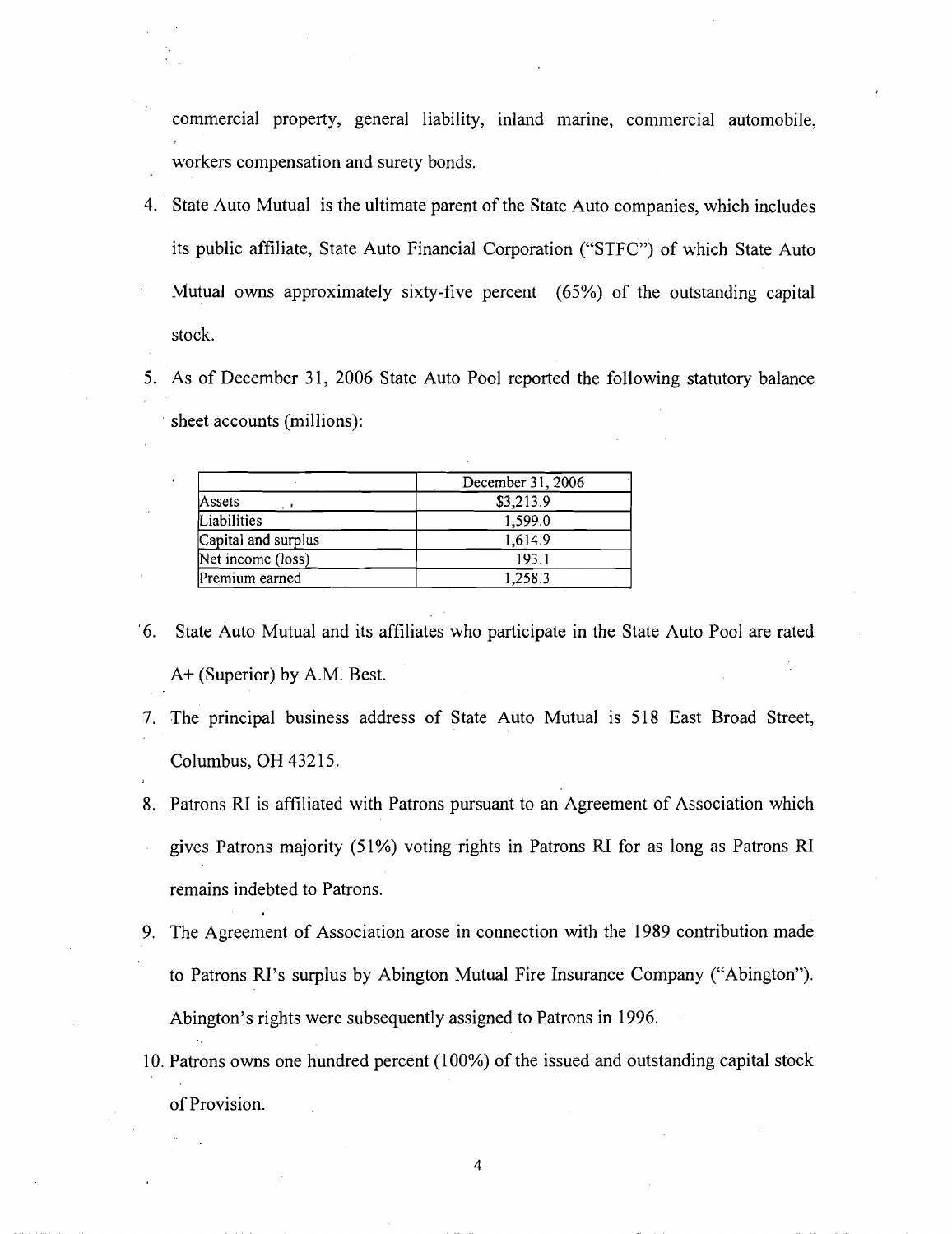- 11. The principal business address of Patrons, Patrons RI and Provision is 769 Hebron Avenue, Glastonbury, CT 06033.
- 12. The principal business address of Litchfield is 21 South Street, Litchfield, CT 06759- 0637.
- 13. Patrons Group underwrites personal, commercial, farm-owners and specialty insurance products exclusively through independent agents in Connecticut, Massachusetts,' Rhode Island and Vermont.
- 14. The Patrons Group personal insurance products include private passenger automobile, homeowners and umbrella coverage.
- 15. The Patrons Group commercial insurance products include business owners, artisan contractor, commercial package, dwelling fire and umbrella coverage.
- 16. Under its specialty programs, Patrons Group offers antique dealers and bed & breakfast coverages.
- 17. Patrons has an affiliation agreement and a reinsurance pooling agreement with Litchfield ("Patrons/Litchfield Pool") which has annual net premiums of approximately \$40 million.
- 18. patrons and Litchfield are both rated B++ (Good) by the A.M. Best Company.
- 19. As of December 31, 2006 Patrons reported the following statutory balance sheet accounts (millions):

|                     | December 31, 2006 |
|---------------------|-------------------|
| Assets              | \$47.5            |
| Liabilities         | 28.9              |
| Capital and surplus | 18.6              |
| Net income (loss)   |                   |
| Premium earned      |                   |

.

 $\mathcal{L}_1$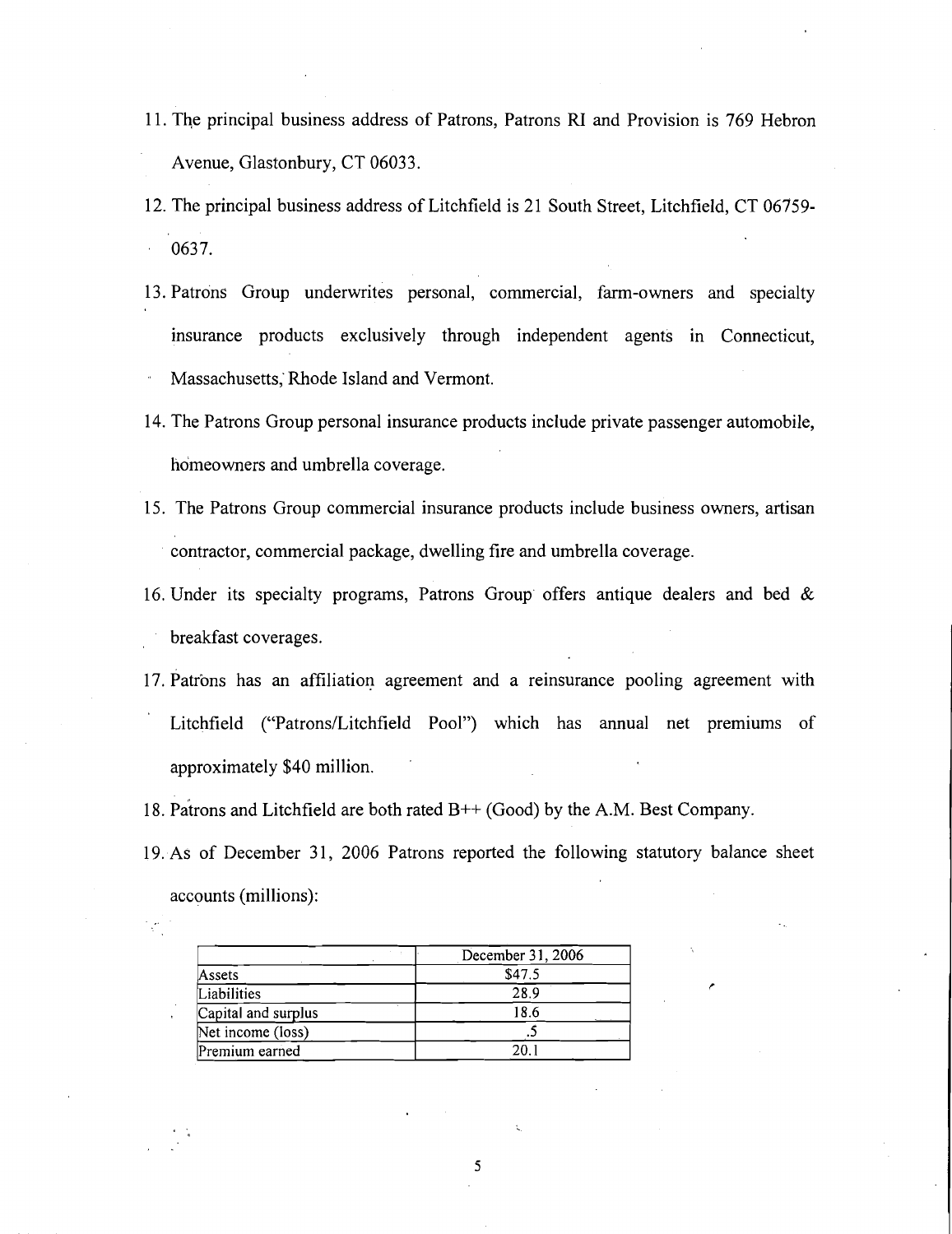20. As of December 31, 2006 Litchfield reported the following statutory balance sheet

accounts (millions):

|                     | December 31, 2006 |
|---------------------|-------------------|
| Assets              | \$18.0            |
| Liabilities         | 13.2              |
| Capital and surplus | 4.8               |
| Net income (loss)   |                   |
| Premium earned      |                   |

21. As of December 3 1, 2006 Patrons **RI** reported the following statutory balance sheet

accounts (millions):

|                     | December 31, 2006 |
|---------------------|-------------------|
| Assets              | \$15.9            |
| Liabilities         | 13.1              |
| Capital and surplus | 2.8               |
| Net income (loss)   |                   |
| Premium earned      | 10.6              |

22. As of December 31, 2006 Provision reported the following statutory balance sheet accounts (millions):

|                     | December 31, 2006 |
|---------------------|-------------------|
| Assets              | \$3.5             |
| Liabilities         |                   |
| Capital and surplus | 3.4               |
| Net income (loss)   | .04               |
| Premium earned      | 0.0               |

- 23. Control of the- Patrons Group will be acquired pursuant to the terms of an Affiliation Agreement, dated September 13, 2007 and amended and restated October 24, 2007, by and among the Applicant, Patrons and Litchfield.
- 24. Pursuant to the terms of the Affiliation Agreement, each of the current Boards of Directors of Patrons and Litchfield will be reconstituted as a 12-member Board of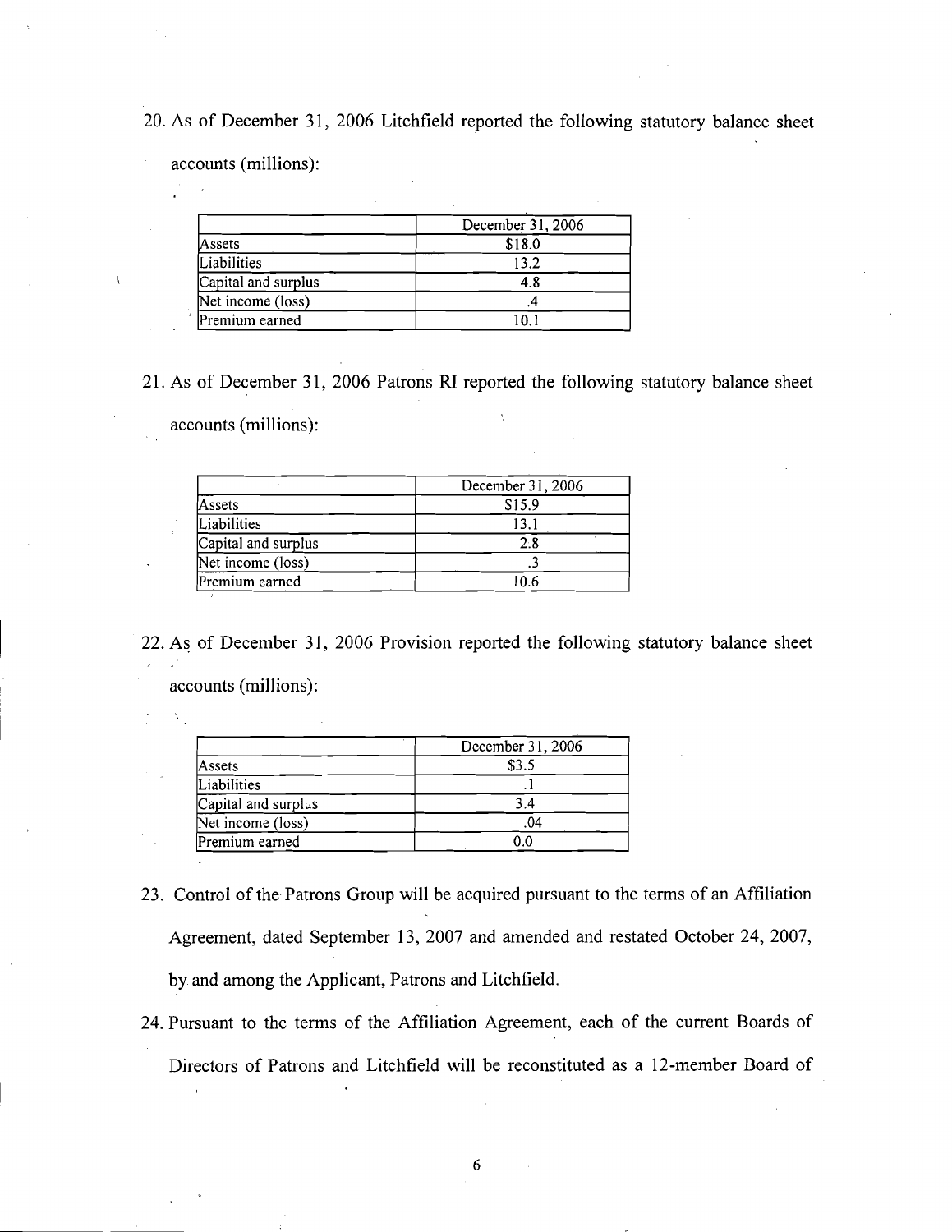Directors, seven (7) of whom will be selected by the Applicant, four (4) of whom will be current directors of Patrons and one (1) of whom will be a current director of Litchfield (the "Reconstituted Boards").

25. It is anticipated that the current Boards of Directors of Patrons RI and Provision will be similarly reconstituted as 12-member Boards of Directors, with the same Directors as those elected to the Reconstituted Boards of Directors of Patrons and Litchfield.

26. The Reconstituted Board members will be:

- Robert P. Restrepo, Jr.
- Mark A. Blackbum
- Paul E. Nordman
- Cynthia A. Powell
- Joel E. Brown
- Steven E. English
- James Yano
- Kevin Feeney
- Joseph L. Grochrnal
- . William Siclari
- Jerome Whalen
- Peter R. L. Faber
- <sup>+</sup>27. Following the closing of the proposed affiliation, the Reconstituted Boards of Directors for Patrons, Litchfield, Patrons RI, and Provision will elect officers for the respective companies.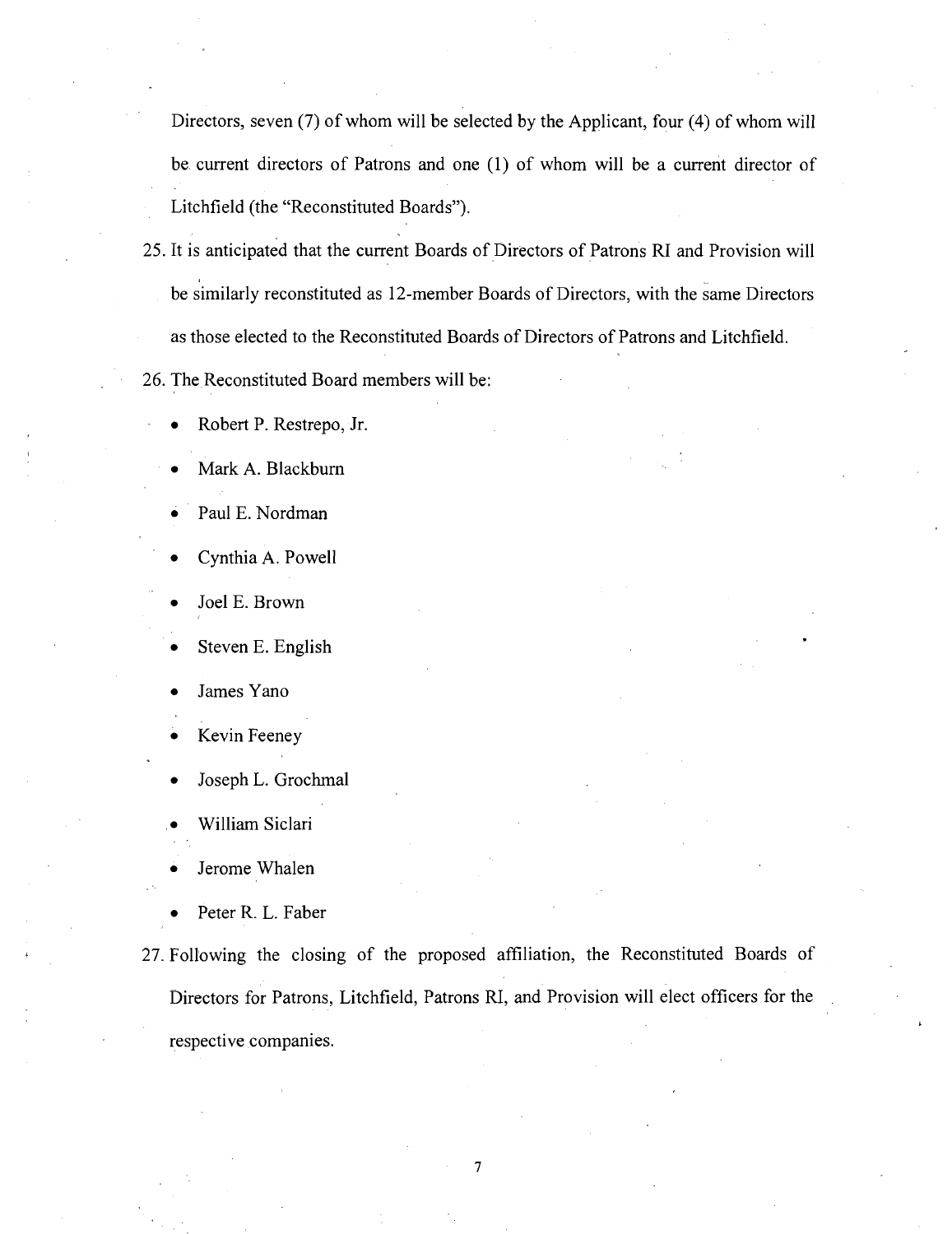- 28. It is anticipated that Robert P. Restrepo, Jr., the Chairman, President and CEO of State Auto Mutual, Cynthia A. Powell, Treasurer of State Auto, and James A. Yano, the Secretary of State Auto, will be elected to like positions with each of the companies in the Patrons Group.
- 29. It is anticipated that the incumbent officers of Patrons, Patrons RI, Provision and Litchfield will remain in the offices designated below for some time post-closing. however, the Reconstituted Boards of Directors will evaluate officer positions and make adjustments as they deem appropriate.

Patrons Mutual Insurance Company of Connecticut and Patrons Fire Insurance Company of Rhode Island:

- Robert P. Restrepo, Jr., Chairman, President and CEO
- Cynthia A. Powell, Treasurer
- James A. Yano, Secretary
- Erin A. Allende, Vice President
- Michael F. Lyons, Vice President and Assistant Treasurer
- Krista Swanson, Vice President
- Fred A. Taverne, Vice President and Assistant Secretary
- Ilene Burke, Vice President

Litchfield Mutual Fire Insurance Company

- Robert A. Restrepo, Jr., Chairman, President and CEO
- Cynthia A. Powell, Treasurer
- James A. Yano, Secretary
- Michael F. Lyons, Assistant Treasurer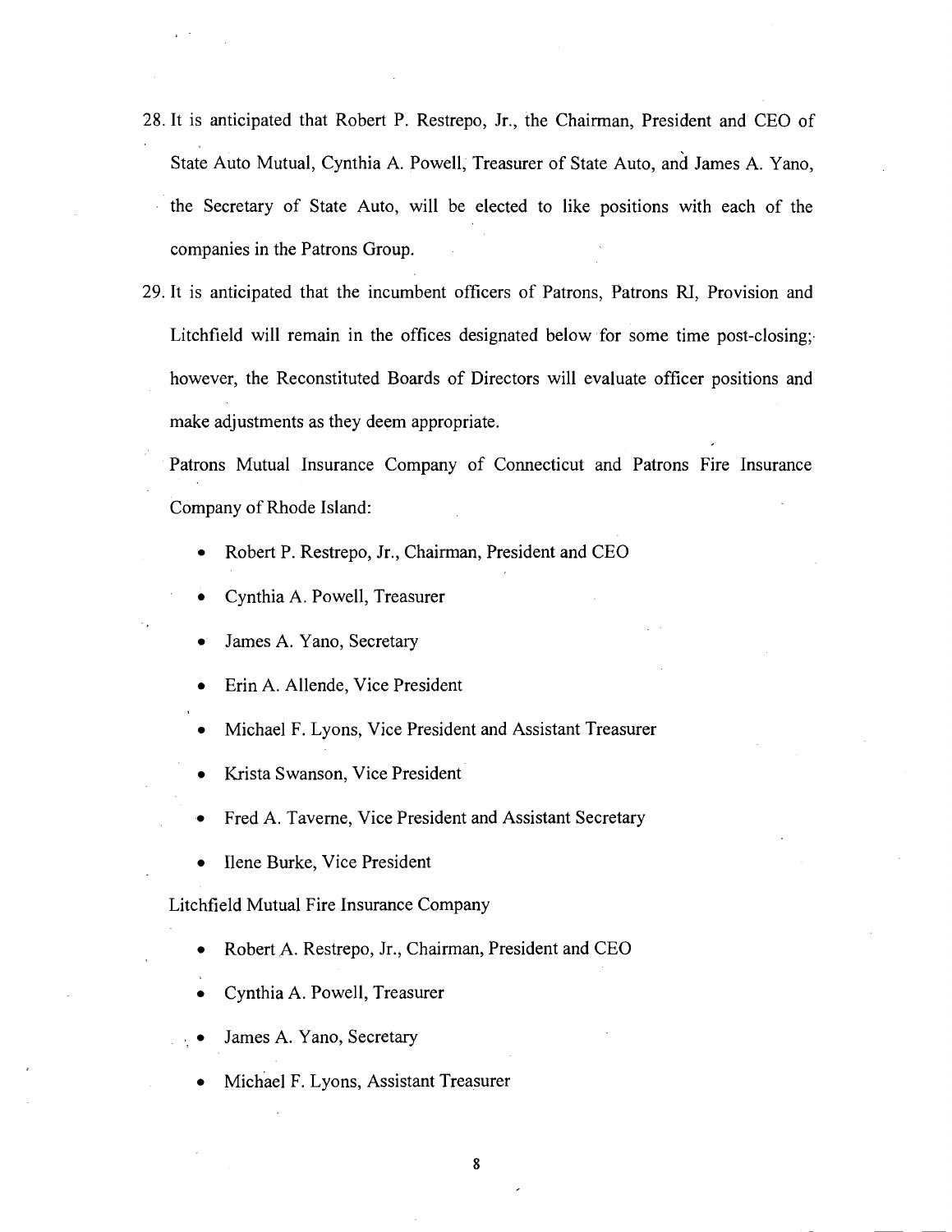Susan Chiovetti, Assistant Secretary

Provision State Insurance Company

- Robert A. Restrepo, Jr., Chairman, President and CEO
- Cynthia A. Powell, Treasurer  $\bullet$
- James A. Yano, Secretary
- Michael F. Lyons, Assistant Treasurer
- Fred A. Taverne, Vice President and Assistant Secretary
- 30. Pursuant to the terms of the Affiliation Agreement, an Advisory Board will be created for Patrons and Litchfield by the Reconstituted Board of the respective company.

\*

- 3 1. The functions of the Advisory Boards will be to assist and facilitate in their respective company's transition to becoming a fully functional member of the State Auto Mutual group of companies and to identify and recommend individuals to fill vacancies which may arise after closing with respect to directorships intended to be held by current directors of Patrons and Litchfield.
- 32. Each Advisory Board will remain in place for six *(6)* years, unless at some sooner date an Advisory Board no longer has any serving advisory board members.

33. The members of the Patrons Advisory Board will be:

- Charles J. Stepnowski
- Lynn Kelly
- Henry Katz
- Arthur Rue1 Miller
- Peter Kochenburger
- Frank Phillip Prelli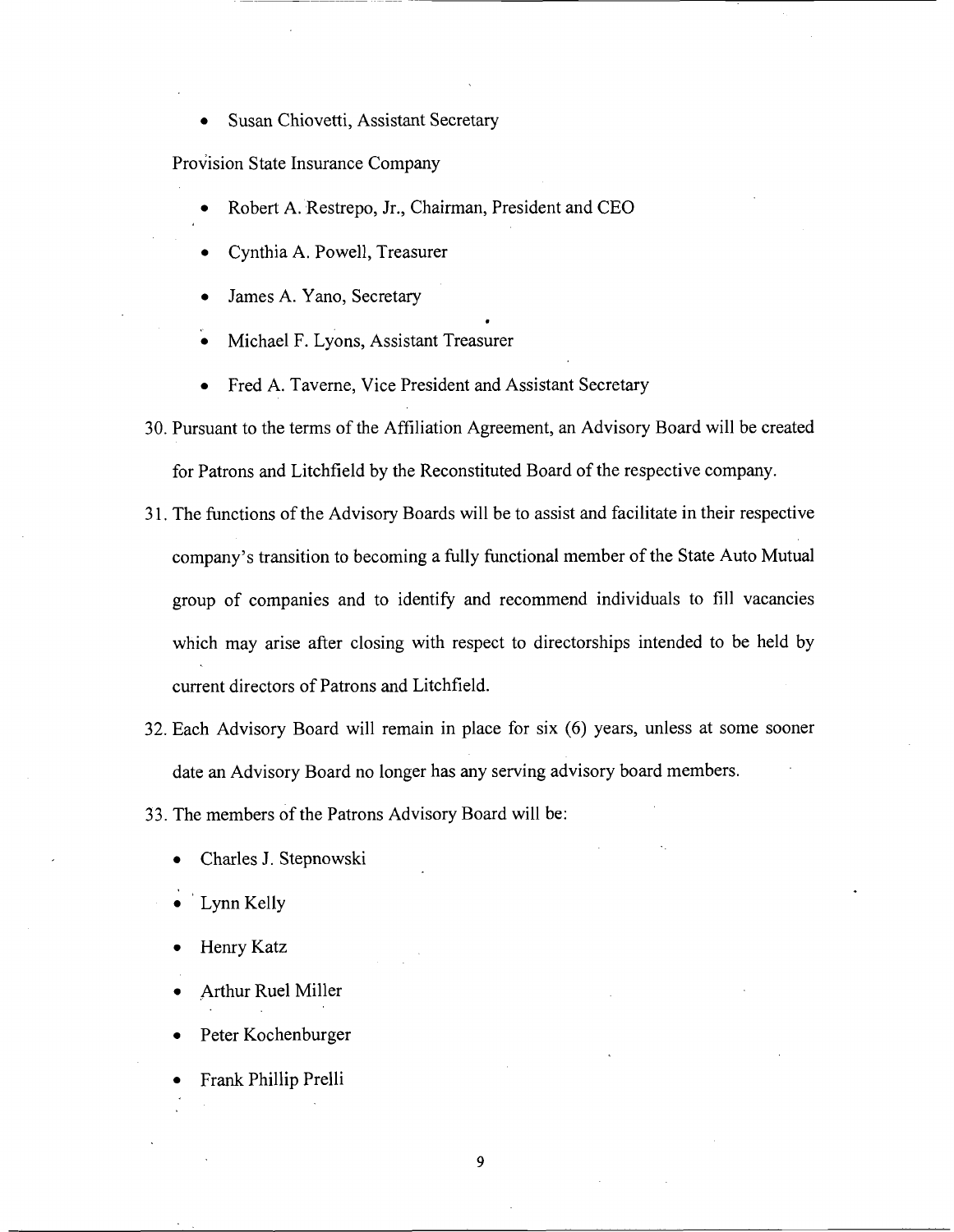34. The members of the Litchfield Advisory Board will be:

- Ernest W. Clock
- Richard S. Dutton
- Michael D. Rybak
- Arthur B. Webster
- Mary 0. Loyer
- Henry Katz
- 35. he biographical affidavits of the members of the board of directors and officers of the Applicant, which include the individual's educational background, professional credentials, and employment history, are included in the record and the files of the Insurance Department.
- 36. The biographical affidavits of the members of the board of directors and officers of the Domestic Insurer, which include the individual's educational background, professional credentials, and employment history, are included in the record and the files of the Insurance Department.
- 37. The charters and by-laws of Patrons and Litchfield will. be amended as necessary to effectuate the changes to the Board, establish the Advisory Boards and to maintain compliance with applicable Connecticut law.
- 38. On the terms and subject to the conditions set forth in the Affiliation Agreement, Patrons and Litchfield will terminate their existing Patrons/Litchfield Pool and become parties to the Pooling Agreement, as defined in Section 3.10 of the Affiliation Agreement, of the State Auto Pool as of January 1,2008.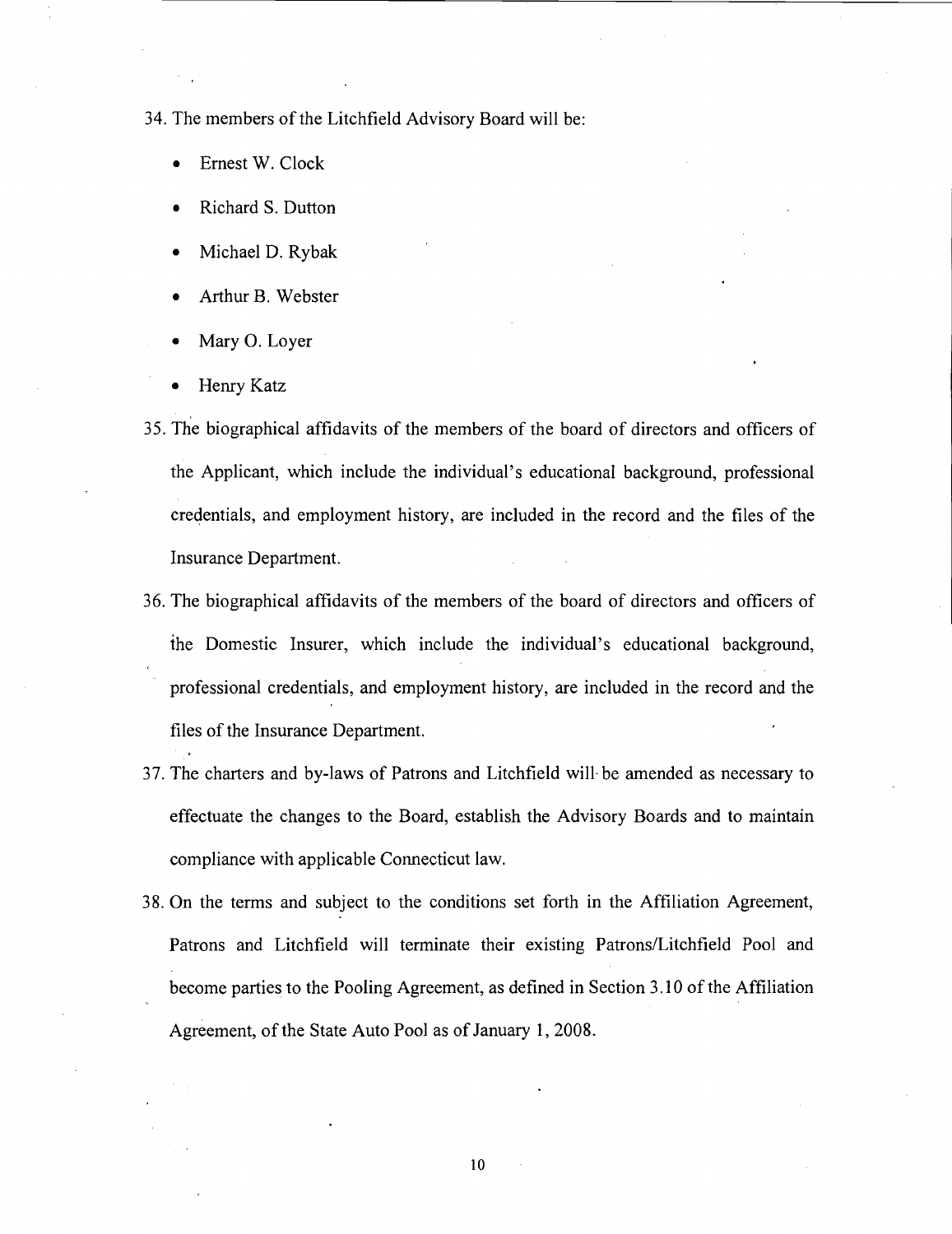- 39. It is anticipated that the percentage entry points for Patrons' and Litchfield's participation in the State Auto Pool will be between 0.5% and 1.0%.
- 40. Upon entry into the Pooling Agreement, it is anticipated that Patrons and Litchfield will receive an A+ (Superior) rating from A. M. Best.
- 41. It is not anticipated that either Patrons,RI or Provision will participate in the State Auto Pool as they have no in-force business and are not currently intended to be used to issue any new policies or lines of business.
- 42. Patrons and Litchfield will each enter into an Investment Management Agreement with Stateco Financial Services, Inc. ("Stateco"), a State Auto Affiliate, pursuant to which Stateco will provide investment management and other financial services to Patrons and Litchfield.
- 43. No consideration is being paid to affect the acquisition of control; the Applicant has however, agreed to reimburse Patrons and Litchfield for the legal fees and expenses each incurs in connection with reviewing, documenting and completing the proposed affiliation.
- 44. No separate consideration is being paid under the Affiliation Agreement for Provision's stock.
- 45. The Applicant has no present intention to alter the business plans of the Patrons Group regarding its current product offerings.
- 46. The Applicant intends to make select State Auto products available to the Patrons Group independent agency network.
- 47. The Applicant does not intend to change the status of Patrons RI and Provision, and will examine its options regarding these inactive insurers.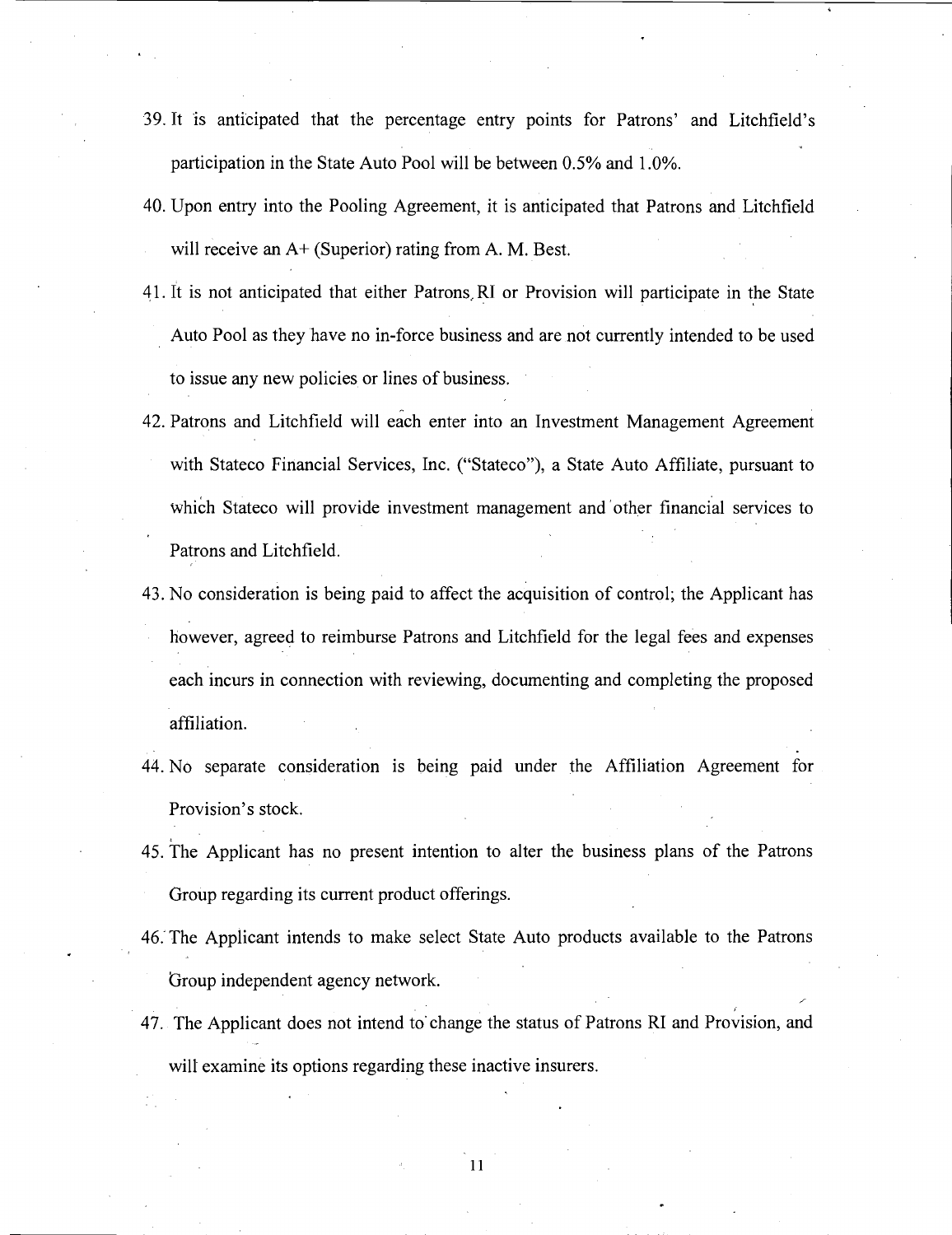- 48. The Applicant may decide to merge Patrons RI and Provision into Patrons or otherwise dissolve one or both of them at some point in the future.
- 49. The Agreement calls for Patrons and Litchfield to continue as separate corporate entities domiciled in Connecticut for a period of at least ten (10) years.
	- 50. The Patrons and Litchfield offices will remain in the Hartford and Litchfield counties, respectively, for at least ten (10) years.
	- 5 1. The Applicant will continue to support Patrons' and Litchfield's charitable works for a period of at least six (6) years at levels at least consistent with the past practices of the respective companies.
	- 52. To ensure continuity of management, State Auto Mutual will enter into employment agreements with certain management personnel of the patrons Group and it will offer the current 72 employees of Patrons continued employment for at least two (2) years following the closing of the Proposed Affiliation.
	- 53. Litchfield, Patrons RI, and Provision currently have no separate employees.
	- 54. The current employees of Patrons will be offered continued employment, with at least substantially similar duties and with substantially the same wage and employee benefit programs for at least two (2) years following closing.
- 55. The employees will be entitled to a cash severance equal to two weeks of salary for each year of service with the Patrons Group if the employee is terminated for other than cause, unless the employee voluntarily resigns.
- 56. The employees of Patrons initially will remain employed by Patrons, subject to Patrons' compensation and employee benefit plans.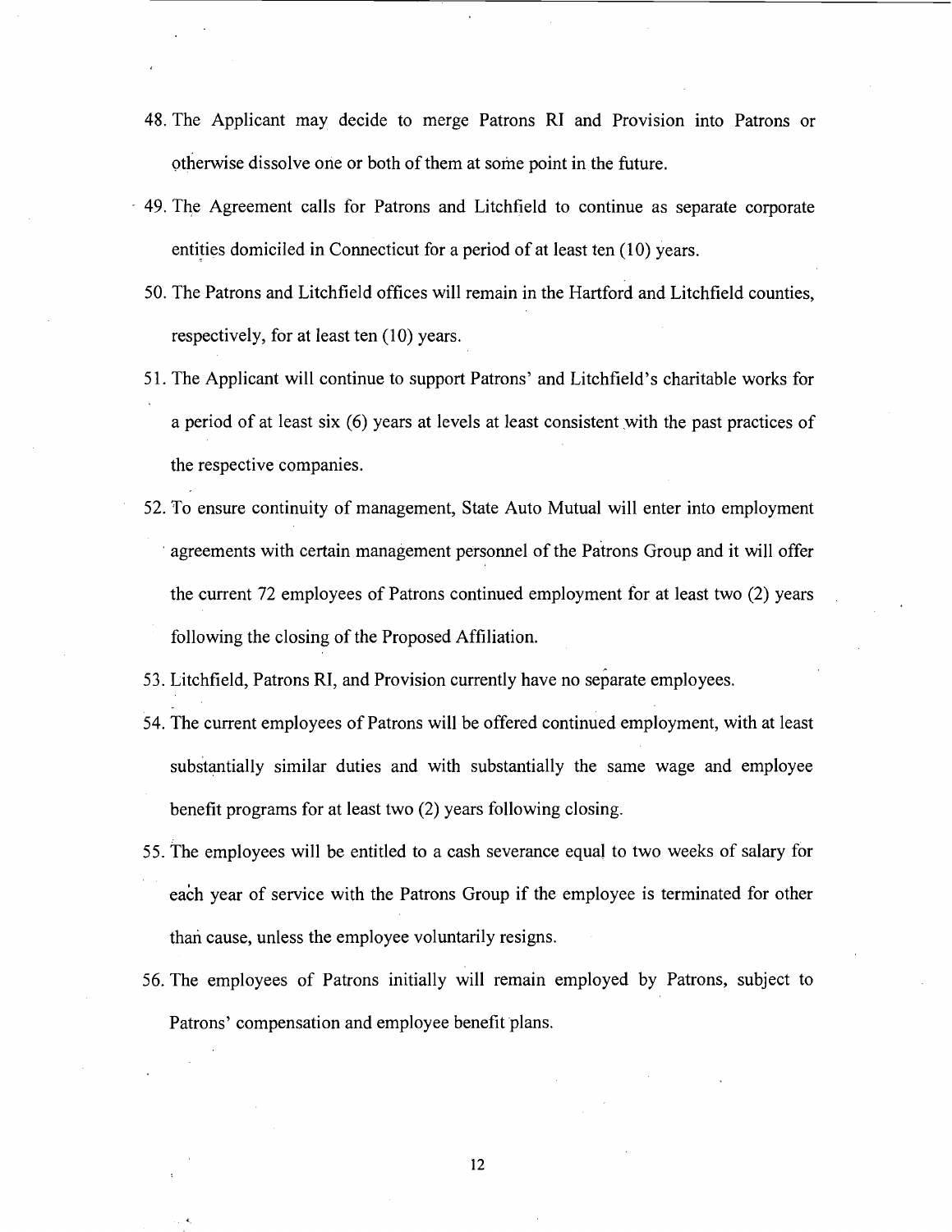- 57. Effective January 1, 2009, it is anticipated that the then current Patrons employees will become employees of State Auto Mutual or one of its affiliates.
- 58. To the extent permitted by such employee benefit plans, the Applicant will waive preexisting conditions and waiting periods and provide credit for purposes of eligibility, vesting and accruals for full and partial years of service with Patrons.
- 59. While some consolidation in the management, financial services, and investment functions of Patrons Group will likely occur, it is anticipated that other critical functions such as marketing, agency relations and support, underwriting, claims and systems needed to run the operations of the Patrons Group will remain local, with shared resource support from other parts of State Auto as needed.
- 60. With regard to the preparation of financial statements and the maintenance of the books and records, it is anticipated that, as a result of the proposed affiliation of the Patrons Group with State Auto Mutual and Patrons' and Litchfield's entry into the State Auto Pool, the books and records of the Patrons Group will be removed from Connecticut to centralize the maintenance of its books and records and production of its financial statements with the rest of the insurance companies within the State Auto group.
- 61. Subsequent to closing the Affiliation Agreement, the Applicant plans on filing a formal request with the Connecticut Department of Insurance seeking a waiver of the requirement to keep certain records within the. State of Connecticut as set forth in Connecticut General Statutes *5* 38a-57.
- 62. The Applicant expects to make the Patrons office a State Auto regional hub serving Connecticut, Massachusetts, Rhode Island and Vermont.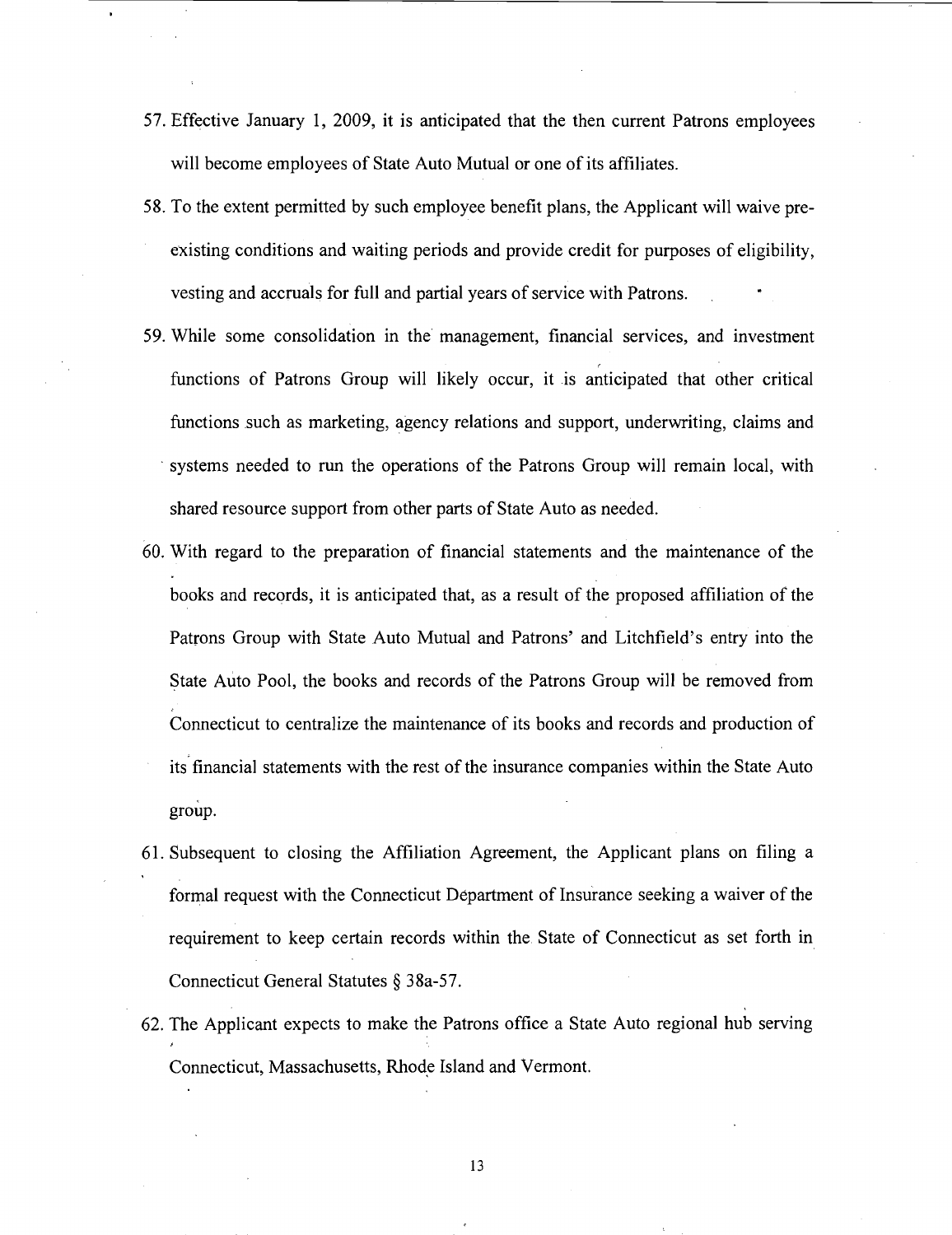- 63. The Applicant submitted written testimony stating that if the Proposed Affiliation is approved by the Department, the Applicant agree to work with the Department to ensure that the Department has immediate and unfettered access to any books and records of the Domestic Insurer in the unlikely event of an insolvency or receivership/liquidation action regarding the Domestic Insurer.
- 64. Three years of statutory financial projections for the Domestic Insurers are included in the records and files of the Insurance Department.
- 65. Other than as disclosed in the Amended Form A, the Applicant have no present plans **I**  or proposal to cause the Domestic Insurer to declare an extraordinary dividend or make other distributions, liquidate the domestic insurer, sell the Domestic Insurer's assets, merge or consolidate the Domestic Insurer with any person or persons, make any other material change in the Domestic Insurance business operations or corporate structure or management, or cause the Domestic Insurer to enter into material contracts.
- 66. Neither the Applicant nor any person controlling, controlled by or under common control with the Applicant or any person listed as a director or executive officer beneficially owns or has, directly or indirectly a right to acquire beneficially any voting securities of any of the entities of the Patrons Group or any securities convertible into or evidencing a right to acquire any such voting securities whether or not such right of conversion or acquisition is exercisable immediately or at some future time.
- 67. There are no contracts, arrangements, or understandings, whether oral or in writing relating, directly or indirectly, to any voting securities of the entities comprising the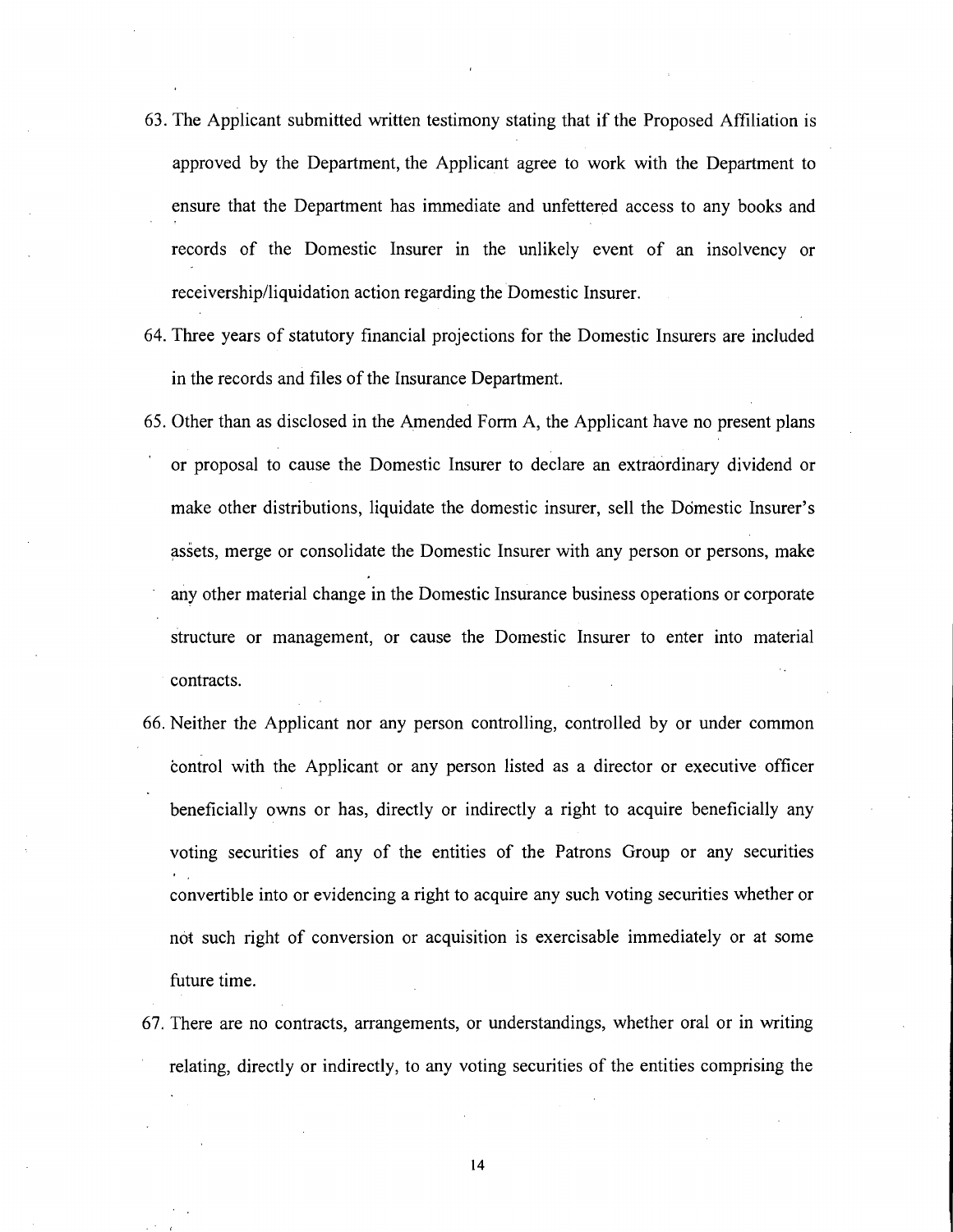Patrons Group or any securities convertible into or evidencing a right to acquire .any such voting securities whether or not such right of conversion or acquisition is exercisable immediately or at any future time involving Applicant, or any other person listed as director or executive officer.

- 68. There have been no purchases, directly or indirectly, of any voting securities of the entities comprising the Patrons Group by the Applicant, any person controlling, controlled by or under common control with the Applicant or any other person listed as directors or executive officer during the 12 calendar month preceding the filing of the amended Form A.
- 69. There have been no recommendations to purchase, directly or indirectly, any voting security of the entities comprising the Patrons Group made by the Applicant, any person controlling, controlled by or under common control with the Applicant or any person listed as director or executive officer, or by anyone based upon interviews or at the suggestion of the Applicant, any person controlling, controlled by or under common control with the Applicant or any person listed as director or executive officer during the 12 calendar months preceding the filing of the Amended Form A.
- 70. he Proposed Affiliation will not substantially lessen competition of insurance in the State of Connecticut or tend to create a monopoly therein.
- 71. It is anticipated that the Proposed Affiliation will offer synergies, cost savings and revenue enhancements. The Proposed Affiliation is expected to result in cost savings of approximately \$9 million in reinsurance premiums due to consolidating the Patrons and State Auto reinsurance programs.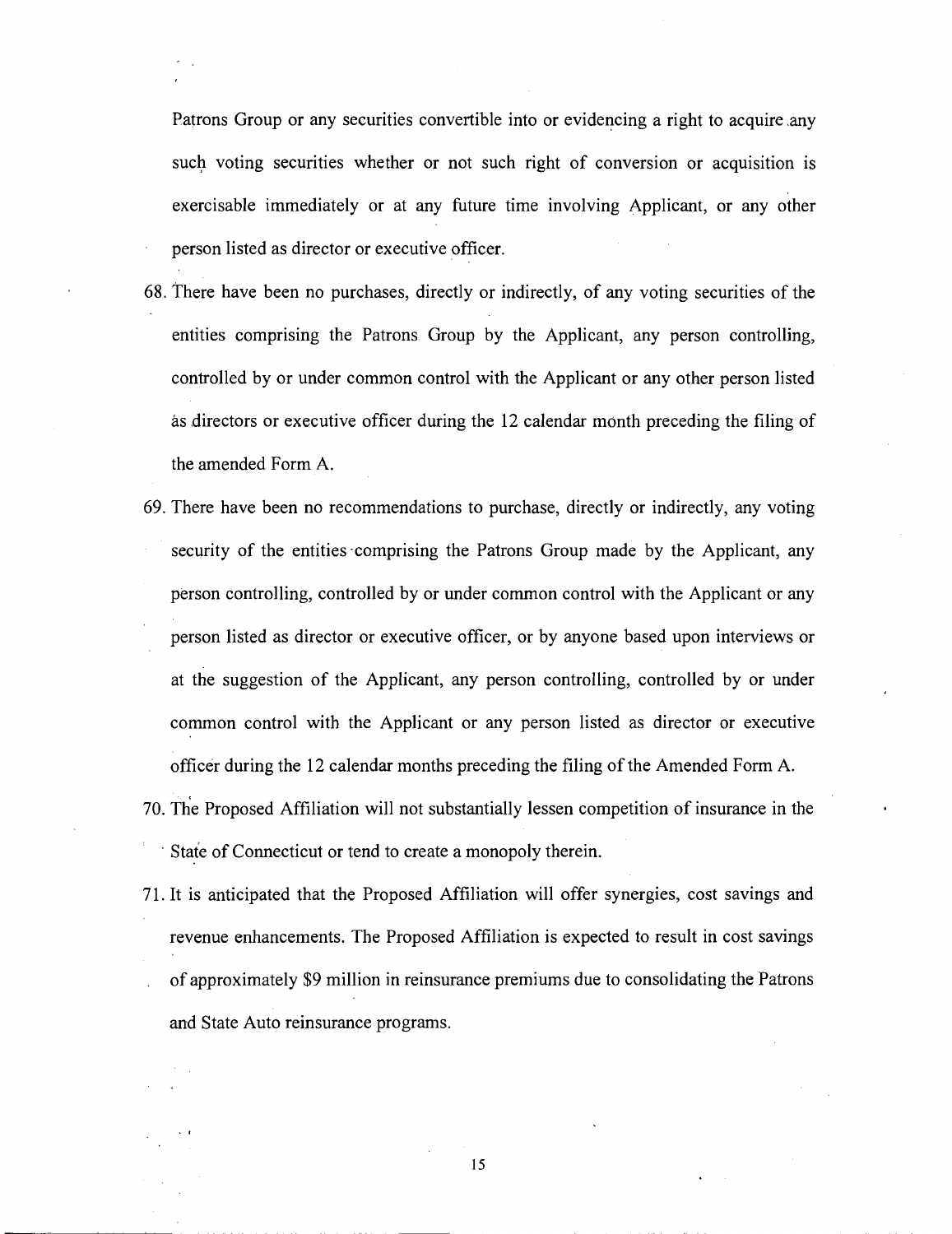- 72. The Patrons Group will have access to State Auto's technological support, including more human resources as well as sophisticated computer systems.
- 73. The Patrons Group agency force will gain website access to Patrons Group products and certain State Auto products, thereby increasing the agents' ease of doing business which in turn should result in increased business submissions from the agents.
- 74. State Auto's larger and more specialized employee group will be able to offer assistance to the Patrons Group in developing and pricing new products, such as the expected introduction of a commercial automobile product in the next few years.
- 75. The Applicant will have Patrons and Litchfield file a license amendment request to add reinsurance to the lines of business each is licensed to write in Connecticut.
- 76. All of the above benefits from the Proposed Affiliation, together with the improvement in Patrons Group's financial rating, are expected to increase the Patrons Group's premium revenues in the range of 10% during 2008.

#### **111. DISCUSSION**

Section 38a-132(b) of the Connecticut General Statutes specifically requires the approval of the proposed acquisition of control of the Domestic Insurer unless it is determined that:

- (A) After the change of control, the Domestic Insurer would not be able to satisfy the requirements for the issuance of a license to write the lines of business for which they are presently licensed;
- (B) The effect of the merger or other acquisition of control would be to substantially lessen competition of insurance in this state or tend to create a monopoly in Connecticut;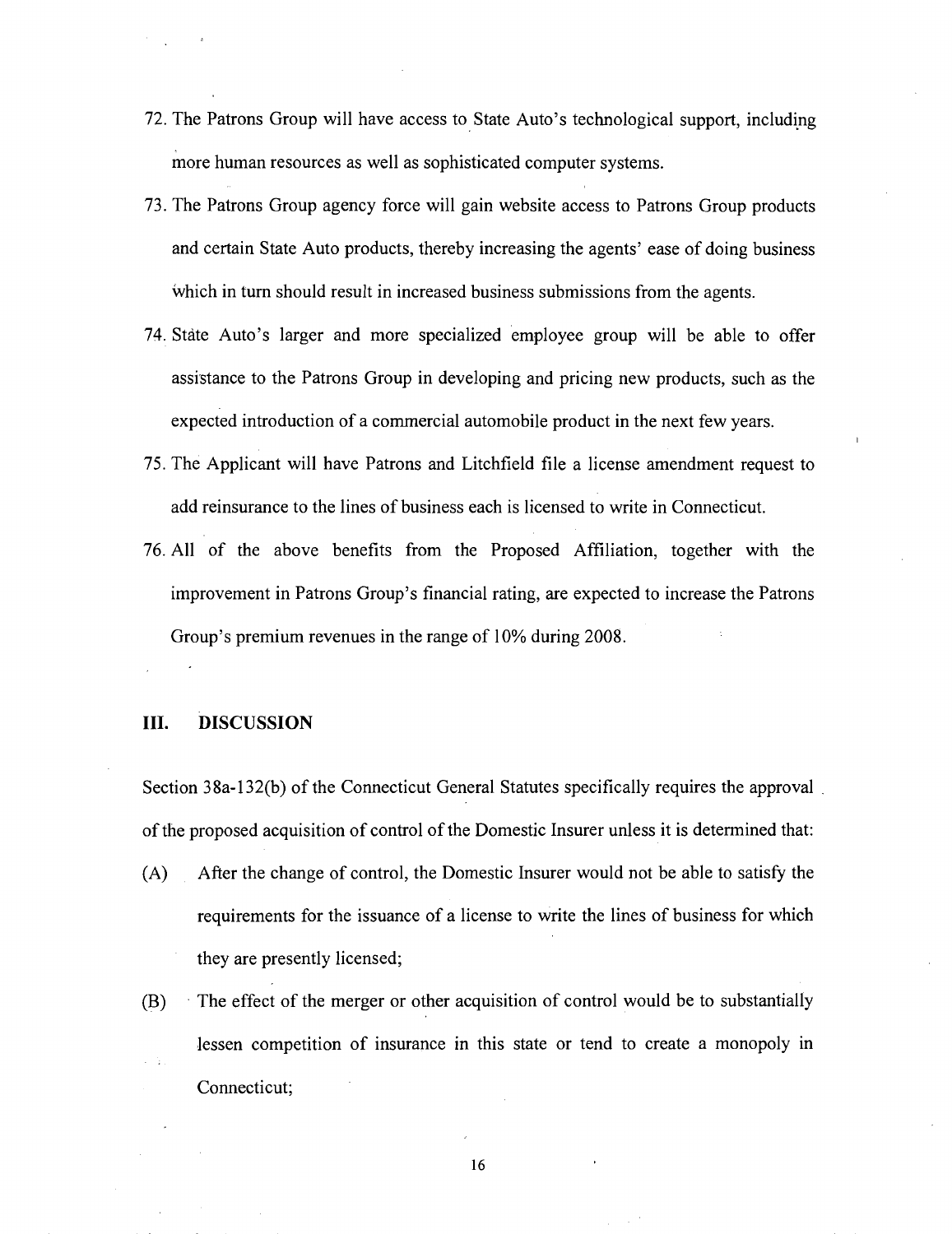- (C) The financial condition of the acquiring party is such as might jeopardize the financial stability of the Domestic Insurer or prejudice the interest of its policyholders;
- (D) The plans or proposals which the acquiring party has to liquidate the Domestic Insurer, sell its assets or consolidate or merge it with any person, or make any other material change in its business or corporate structure or management, are unfair and unreasonable to policyholders of the Domestic Insurer and not in the public interest;
- (E) The competence, experience and integrity of those persons who would control the operations of the Domestic Insurer are such that it would not be in the interest of the policyholders of the Domestic Insurer and' of the public to permit the merger **5**<sup>5</sup> or other acquisition of control; or
- $(F)$  The acquisition of control of the Domestic Insurer is likely to be hazardous or prejudicial to those buying insurance.

## **A. The ability of the Domestic Insurers to satisfy the requirements for the issuance of a license to write the lines of business for which they are presently licensed following the proposed acquisition of control.**

The Domestic Insurers are domestic insurance companies currently licensed pursuant to section 38a-41 of the Connecticut General Statutes for property and casualty. Section 38a-72 of the Connecticut General Statutes requires that a domestic stock property-casualty insurance company must have a minimum of \$1,500,000 in capital and \$1,000,000 in paid-in surplus in the aggregate. Section 38a-72 of the Connecticut General Statutes requires that a domestic mutual property-casualty insurance company must have a minimum of \$2,500,000 in capital.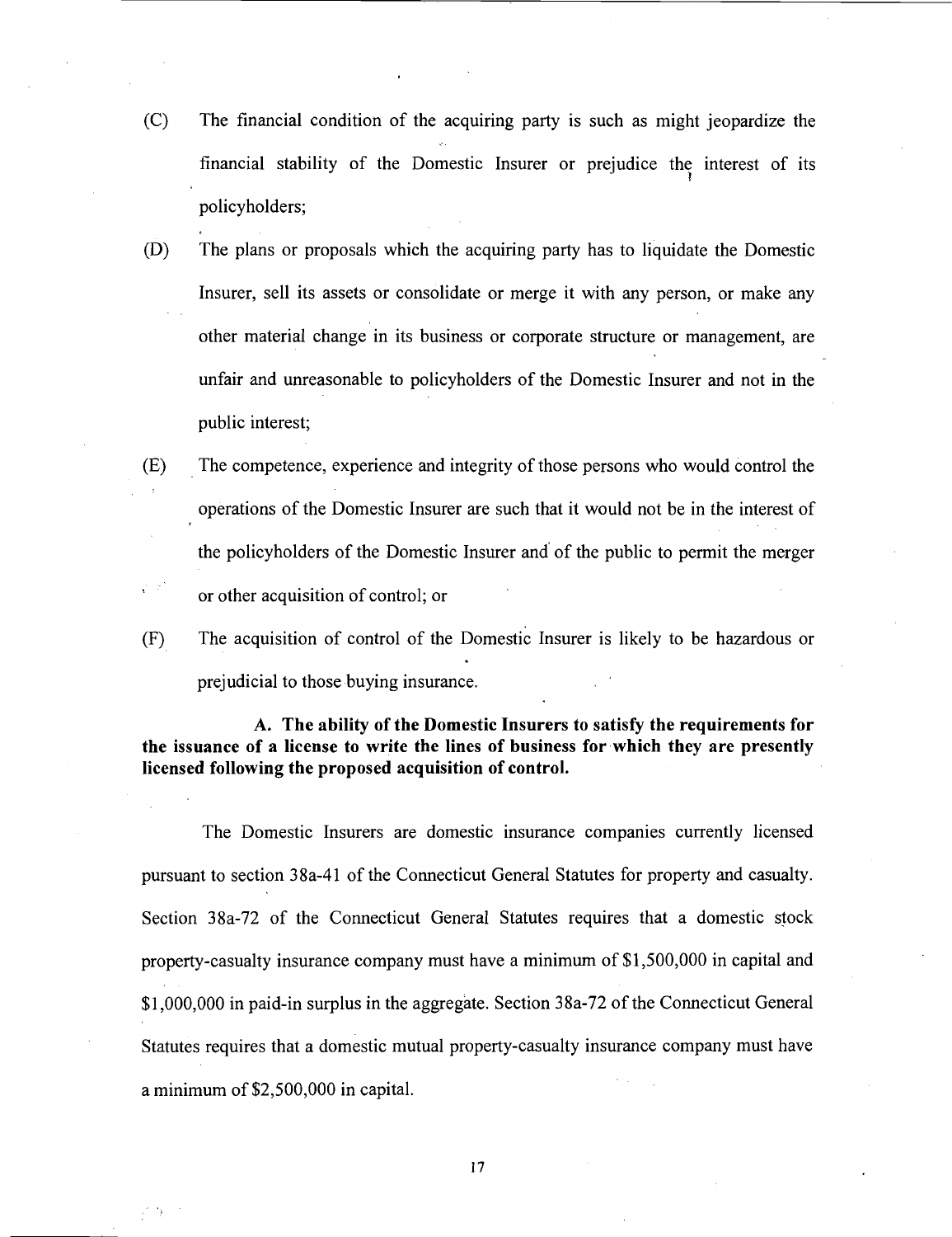The Domestic Insurers currently satisfy the requirements for the issuance of a license to write the lines of business for which they are licensed. Following consummation of the Proposed Affiliation, the Applicant will have Patrons and Litchfield file a license amendment request to add reinsurance to the lines of business each is licensed to write in Connecticut

As noted in the finding of fact, following consummation of the Proposed Affiliation, the Applicant has no plans or proposals to liquidate the Domestic Insurers, to sell their assets, merge or consolidate the Domestic Insurers with any other person or entity. There are no plans for the Domestic Insurers to enter into any material contract, agreement, arrangement or transaction of any kind with any person or entity.

## B. Whether the effect of the merger would be to substantially lessen competition of insurance in this state or tend to create a monopoly herein.

There was no finding that the Proposed Affiliation by the Applicant of the Domestic Insurers would substantially lessen competition or create a monopoly.

C. Whether the financial condition of the Applicant is such as might jeopardize the financial stability of the Domestic Insurer or prejudice the interest of their policyholders.

 $\mathbb{R}^{N}$  .

Substantial evidence contained in the Form A application and the supplemental information submitted to the Department indicates that the financial condition of the Applicant will not jeopardize the financial condition of the Domestic Insurers following the Merger.

D. Whether the plans or proposals which the Applicant has to liquidate the Domestic Insurer, sell its assets or consolidate or merge it with any person, or to make any other material change in its business or corporate structure or management, are unfair and unreasonable to policyholders of the Domestic Insurer and not in the public interest.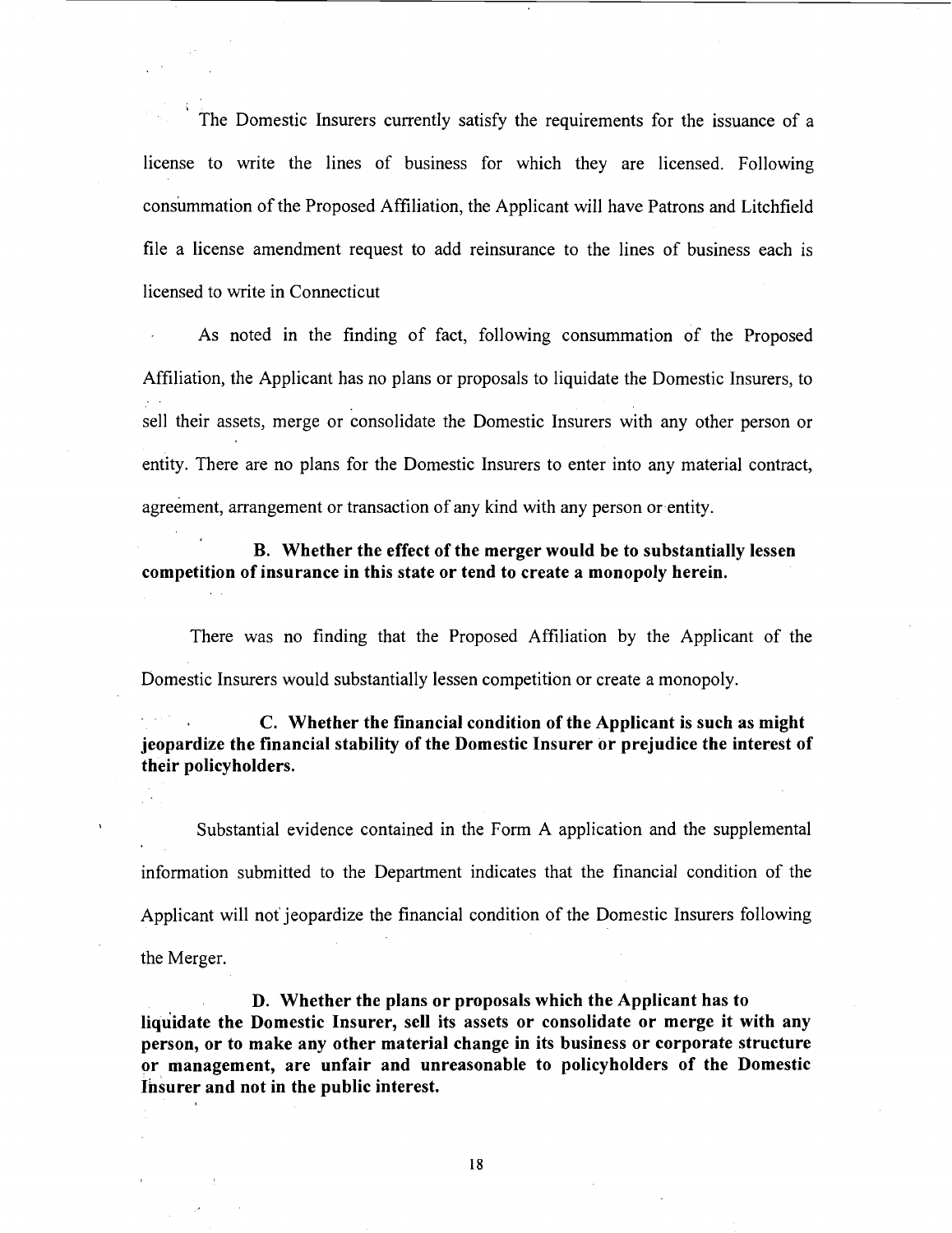The record reveals that the Applicant has no current plans or proposals to liquidate the Domestic Insurers, to sell their assets, or consolidate or merge them with any other entity.

It is anticipated that the Proposed Affiliation will offer synergies, cost savings and revenue enhancements. The Proposed Affiliation is expected to result in cost savings of approximately \$9 million in reinsurance premiums due to consolidating the Domestic Insurers and Applicant's reinsurance programs. The Domestic Insurers will have access to the Applicant's technological support, including more human resources as well as sophisticated computer systems. The Domestic Insurers' agency force will gain website access to the Domestic Insurers' products and certain of the Applicant's products, thereby increasing the agents' ease of doing business which in turn should result in increased business submissions from the agents.

The Applicant has no present intention to alter the plans of the Domestic Insurers regarding its current product offerings, but does anticipate. making select Applicant products available to the Domestic Insurers' independent agency network and to provide support to the Domestic Insurers in the development and pricing of new products.

Accordingly, the record supports the conclusion that there are no plans or proposals for the Domestic Insurers that are unfair and unreasonable to policyholders of the Domestic Insurers or not in the public interest.

**E. Whether the competence, experience and integrity of those persons who'would control the operations of the Domestic Insurer are such that it would not be in the interest of the Policyholders of the'Domestic Insurer and the public to permit the merger or other acquisition of control**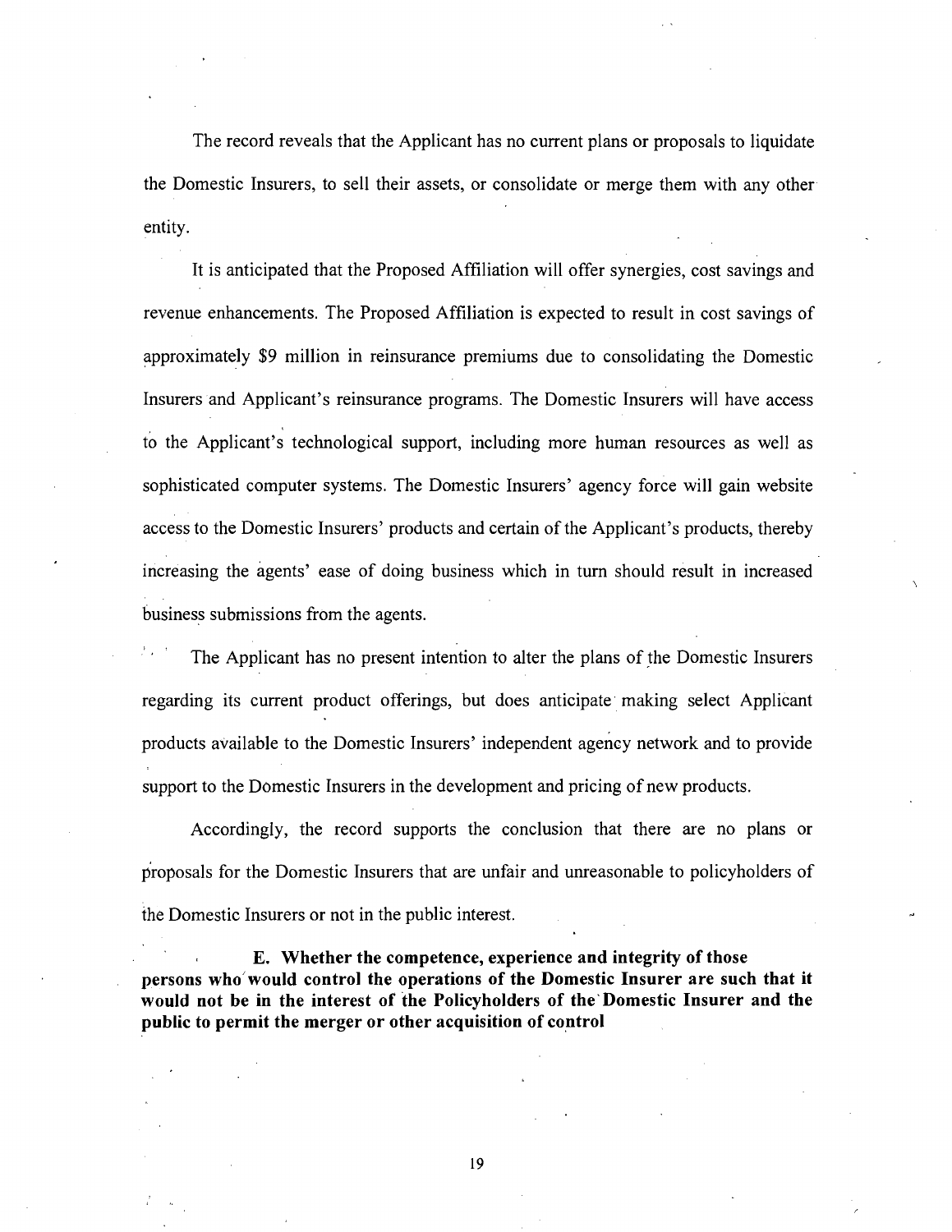The record includes the biographical affidavits of those individuals who will serve as members of the boards and as officers of the Applicant and the Domestic Insurers following the change of control. The biographical affidavits disclose each individual's educational background, professional credentials and their employment history. In addition, the Applicant has represented, and the biographical affidavits confirm, that during the last ten years none of the proposed directors or officers of the Applicant and Domestic Insurers have been convicted in a criminal proceeding (excluding minor traffic violations) or have been convicted or otherwise penalized for violating any federal or state law regulating the business of insurance, securities or banking, (or in the case of an alien person, such equivalent provision as applicable). During the last ten years, none of the proposed directors or officers of the Applicant have been subject of any proceeding under the Federal Bankruptcy Code, (or in the case of an alien person, such equivalent provision as applicable) or have been affiliated with a business or organization which has subject to such proceeding.

Furthermore, no proposed director or officer of the Applicant or the Domestic Insurers has had a revocation, suspension or disciplinary sanction imposed against him or her by a governmental agency. None of the filed biographical affidavits contain any information that reflects negatively on the integrity of these individuals. The competence, experience, and integrity of those persons who would control the operations of the Domestic Insurers after the Proposed Affiliation is such that it would be in the interest of policyholders of the Domestic Insurers, and in the public interest, to permit the Proposed Affiliation.

**F. Whether the acquisition is likely to be hazardous or prejudicial to those buying insurance.**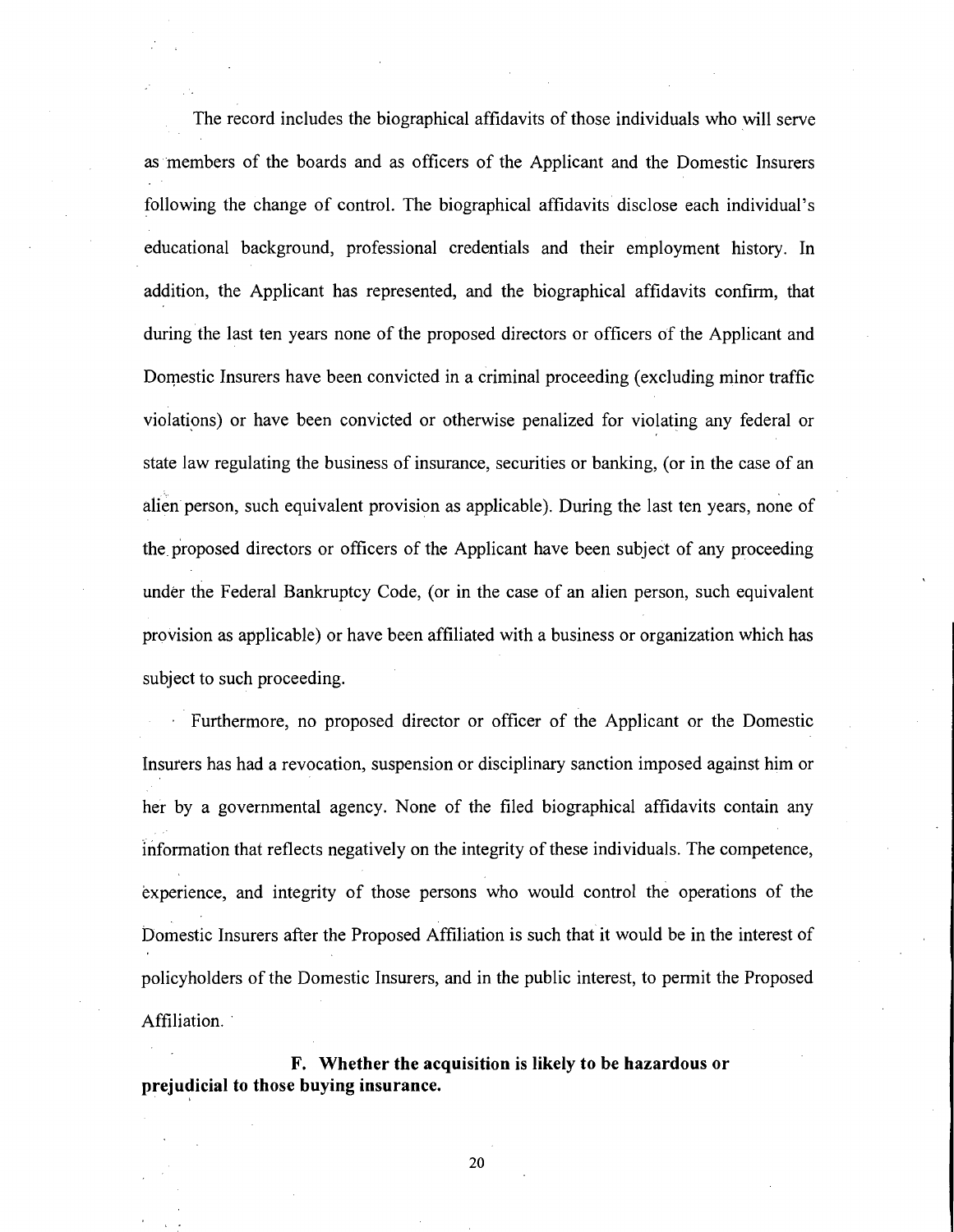Based on the financial strength of the Applicant, the affirmation that the current for the Domestic Insurers will not disrupt the Applicant's or the Domestic Insurers' current membership, the potential for growth opportunities and operating efficiencies planned by the Applicant, as well as provision of a strong and stable financial environment for the Domestic Insurers, is not likely to be hazardous to those buying insurance.

Accordingly, assuming compliance with all Connecticut's insurance statutes and regulations, it is reasonable to conclude that the Proposed Affiliation of control of the Domestic Insurers is not likely to be hazardous to those buying insurance.

#### **IV. RECOMMENDATION**

Accordingly, based on the foregoing findings of fact and discussion, the record of the November 20, 2007 public hearing, and the recommendation of the Insurance Department staff, the undersigned concludes that the Applicant has satisfied the statutory criteria as provided in section 38a-132(b) of the Connecticut General Statutes. Accordingly, the undersigned recommends that the Insurance Commissioner find, pursuant to section 38a-132(b) of the Connecticut General Statutes that after the Proposed Affiliation of control (a) the Domestic Insurers will be able to satisfy the requirements for the issuance of a license; (b) the effect of the acquisition of control will not substantially lessen competition in this state or tend to create a monopoly therein; (c) the financial condition of the Applicant is not such as might jeopardize the financial stability of the Domestic Insurers or prejudice the interest of their policyholders; (d) the plans or proposals for the Domestic Insurers, are not unfair and unreasonable to their

I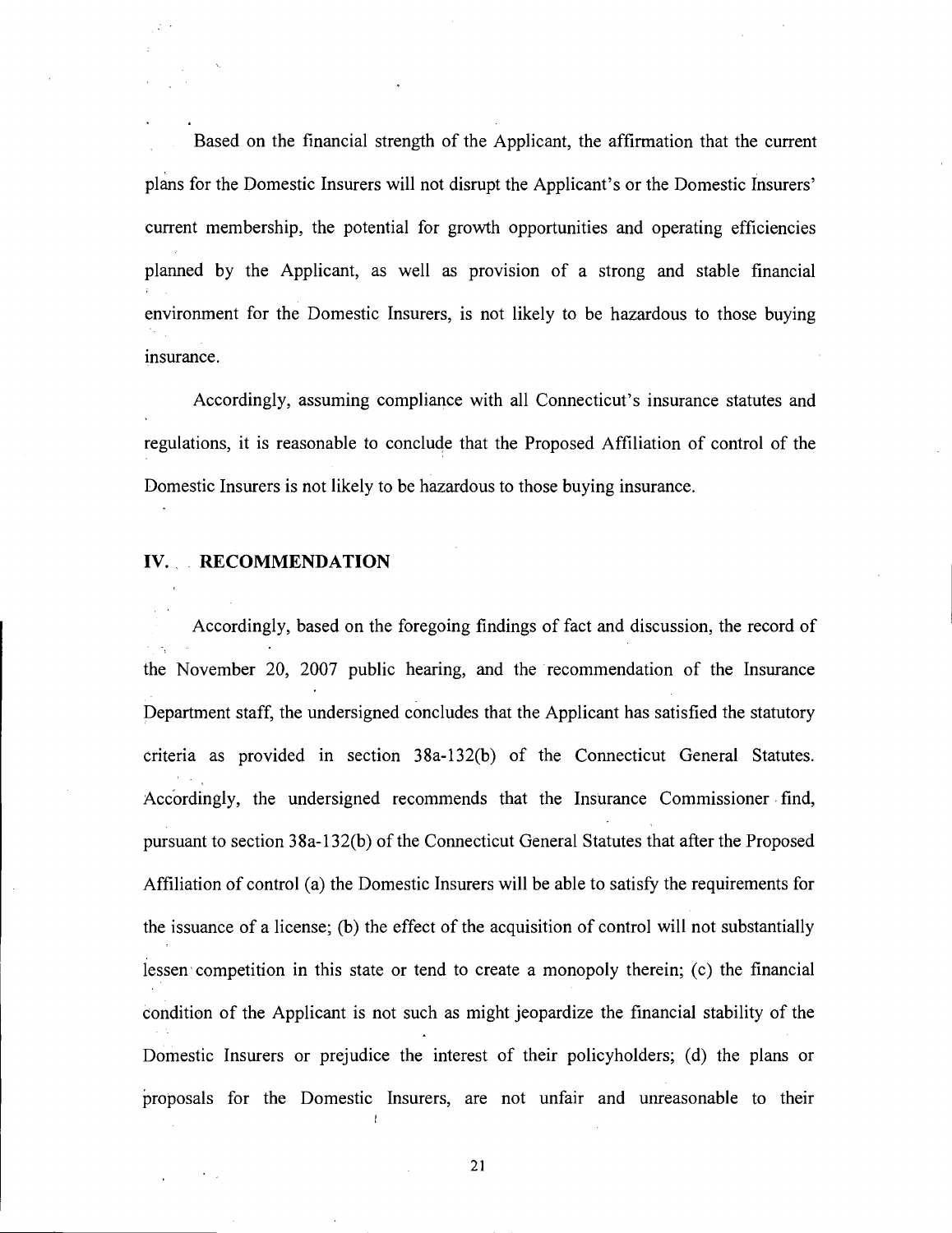policyholders, and are in the public interest; (e) the competence, experience and integrity of the management of the Applicant is such that it would be in the interest of policyholders of the Domestic Insurers, and of the public to permit the Proposed Affiliation of control; and (f) the acquisition of control of the Domestic Insurers is not likely to be hazardous or prejudicial to those buying insurance.

Accordingly, the undersigned recommends the following orders:

1. The Form A Application of the Applicant in which it seeks approval to acquire control of Domestic Insurers be approved.

2. ' The Applicant and Domestic Insurers shall comply with their commitments as set forth in the Proposed Final Decision.

**3.** The Applicant shall provide the Insurance Department with written confirmation of the consummation of the acquisition of control by the end of the month the acquisition of control takes place.

4. For a period of three (3) years, the Applicant shall file semiannually with the Insurance Department, commencing six months from consummation of the transaction, a report under oath of its business operations in Connecticut, including but not limited to, the status of integration with the Domestic Insurers, change to the business of the Domestic Insurers; employment levels; changes in offices of the Domestic Insurers; any changes in location of its operations in Connecticut; charitable contributions made to Connecticut entities; and, notice of any statutory compliance or regulatory actions taken by other state regulatory authorities against the Applicant and the Domestic Insurers.

**5.** The Applicant should provide the Department with the names and titles of those individuals who will be responsible for filing an amended Insurance Holding Company